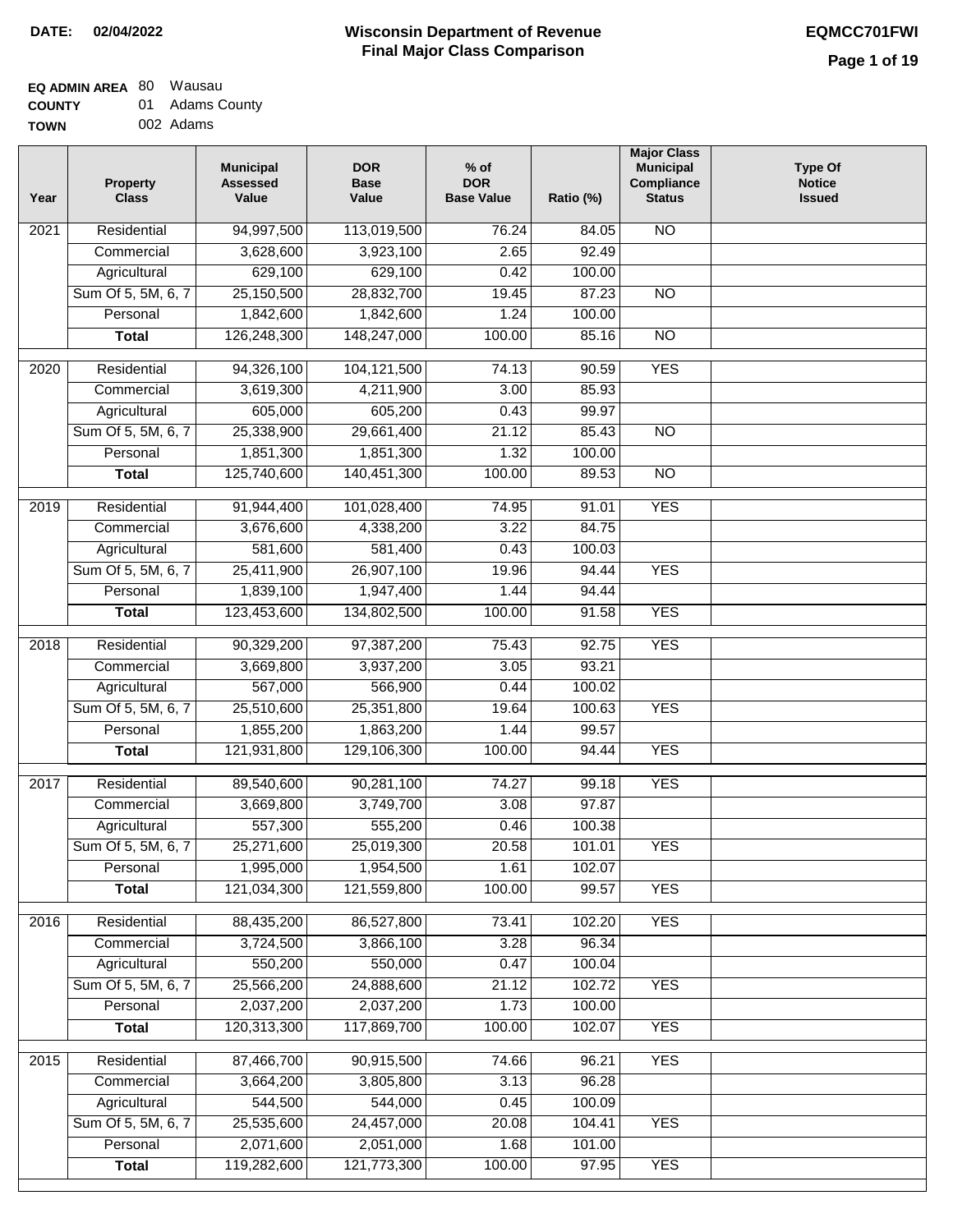#### **EQ ADMIN AREA** 80 Wausau **COUNTY** 01 Adams County

**TOWN** 004 Big Flats

| Year              | <b>Property</b><br><b>Class</b> | <b>Municipal</b><br><b>Assessed</b><br>Value | <b>DOR</b><br><b>Base</b><br>Value | $%$ of<br><b>DOR</b><br><b>Base Value</b> | Ratio (%) | <b>Major Class</b><br><b>Municipal</b><br>Compliance<br><b>Status</b> | <b>Type Of</b><br><b>Notice</b><br><b>Issued</b> |
|-------------------|---------------------------------|----------------------------------------------|------------------------------------|-------------------------------------------|-----------|-----------------------------------------------------------------------|--------------------------------------------------|
| 2021              | Residential                     | 78,235,400                                   | 88,463,500                         | 80.74                                     | 88.44     | <b>NO</b>                                                             |                                                  |
|                   | Commercial                      | 2,287,900                                    | 1,794,400                          | 1.64                                      | 127.50    |                                                                       |                                                  |
|                   | Agricultural                    | 343,000                                      | 361,500                            | 0.33                                      | 94.88     |                                                                       |                                                  |
|                   | Sum Of 5, 5M, 6, 7              | 16,899,200                                   | 18,430,800                         | 16.82                                     | 91.69     | <b>YES</b>                                                            |                                                  |
|                   | Personal                        | 483,700                                      | 509,200                            | 0.46                                      | 94.99     |                                                                       |                                                  |
|                   | <b>Total</b>                    | 98,249,200                                   | 109,559,400                        | 100.00                                    | 89.68     | $\overline{NO}$                                                       |                                                  |
| $\overline{2020}$ | Residential                     | 77,240,200                                   | 81,843,900                         | 78.96                                     | 94.38     | <b>YES</b>                                                            |                                                  |
|                   | Commercial                      | 2,294,400                                    | 1,934,800                          | 1.87                                      | 118.59    |                                                                       |                                                  |
|                   | Agricultural                    | 327,600                                      | 348,200                            | 0.34                                      | 94.08     |                                                                       |                                                  |
|                   | Sum Of 5, 5M, 6, 7              | 17,670,900                                   | 19,022,200                         | 18.35                                     | 92.90     | <b>YES</b>                                                            |                                                  |
|                   | Personal                        | 475,000                                      | 505,300                            | 0.49                                      | 94.00     |                                                                       |                                                  |
|                   | <b>Total</b>                    | 98,008,100                                   | 103,654,400                        | 100.00                                    | 94.55     | <b>YES</b>                                                            |                                                  |
|                   |                                 |                                              |                                    |                                           |           |                                                                       |                                                  |
| $\frac{1}{2019}$  | Residential                     | 76,814,400                                   | 83,009,000                         | 79.97                                     | 92.54     | <b>YES</b>                                                            |                                                  |
|                   | Commercial                      | 2,240,200                                    | 1,920,200                          | 1.85                                      | 116.66    |                                                                       |                                                  |
|                   | Agricultural                    | 314,000                                      | 334,300                            | 0.32                                      | 93.93     |                                                                       |                                                  |
|                   | Sum Of 5, 5M, 6, 7              | 17,991,900                                   | 17,954,700                         | 17.30                                     | 100.21    | <b>YES</b>                                                            |                                                  |
|                   | Personal                        | 548,600                                      | 583,700                            | 0.56                                      | 93.99     |                                                                       |                                                  |
|                   | <b>Total</b>                    | 97,909,100                                   | 103,801,900                        | 100.00                                    | 94.32     | <b>YES</b>                                                            |                                                  |
| 2018              | Residential                     | 76,268,300                                   | 77,698,900                         | 80.94                                     | 98.16     | <b>YES</b>                                                            |                                                  |
|                   | Commercial                      | 2,230,300                                    | 1,745,600                          | 1.82                                      | 127.77    |                                                                       |                                                  |
|                   | Agricultural                    | 319,100                                      | 325,300                            | 0.34                                      | 98.09     |                                                                       |                                                  |
|                   | Sum Of 5, 5M, 6, 7              | 16,825,500                                   | 15,655,400                         | 16.31                                     | 107.47    | <b>YES</b>                                                            |                                                  |
|                   | Personal                        | 559,500                                      | 571,000                            | 0.59                                      | 97.99     |                                                                       |                                                  |
|                   | <b>Total</b>                    | 96,202,700                                   | 95,996,200                         | 100.00                                    | 100.22    | <b>YES</b>                                                            |                                                  |
| 2017              | Residential                     | 75,368,300                                   | 72,553,900                         | 80.42                                     | 103.88    | <b>YES</b>                                                            |                                                  |
|                   | Commercial                      | 2,255,800                                    | 1,662,500                          | 1.84                                      | 135.69    |                                                                       |                                                  |
|                   | Agricultural                    | 341,200                                      | 312,700                            | 0.35                                      | 109.11    |                                                                       |                                                  |
|                   | Sum Of 5, 5M, 6, 7              | 16,306,800                                   | 15,170,200                         | 16.81                                     | 107.49    | <b>YES</b>                                                            |                                                  |
|                   | Personal                        | 569,900                                      | 522,800                            | 0.58                                      | 109.01    |                                                                       |                                                  |
|                   | <b>Total</b>                    | 94,842,000                                   | 90,222,100                         | 100.00                                    | 105.12    | <b>YES</b>                                                            |                                                  |
| 2016              | Residential                     | 74,605,300                                   | 73,051,500                         | 80.92                                     | 102.13    | <b>YES</b>                                                            |                                                  |
|                   | Commercial                      | 2,309,800                                    | 1,713,900                          | 1.90                                      | 134.77    |                                                                       |                                                  |
|                   | Agricultural                    | 323,200                                      | 308,300                            | 0.34                                      | 104.83    |                                                                       |                                                  |
|                   | Sum Of 5, 5M, 6, 7              | 16,862,900                                   | 14,709,500                         | 16.29                                     | 114.64    | <b>NO</b>                                                             |                                                  |
|                   | Personal                        | 515,100                                      | 490,600                            | 0.54                                      | 104.99    |                                                                       |                                                  |
|                   | <b>Total</b>                    | 94,616,300                                   | 90,273,800                         | 100.00                                    | 104.81    | $\overline{NO}$                                                       |                                                  |
| 2015              | Residential                     | 73,990,900                                   | 70,424,300                         | 80.04                                     | 105.06    | <b>YES</b>                                                            |                                                  |
|                   | Commercial                      | 2,381,100                                    | 1,739,100                          | 1.98                                      | 136.92    |                                                                       |                                                  |
|                   | Agricultural                    | 333,900                                      | 304,100                            | 0.35                                      | 109.80    |                                                                       |                                                  |
|                   | Sum Of 5, 5M, 6, 7              | 16,520,000                                   | 15,027,500                         | 17.08                                     | 109.93    | <b>YES</b>                                                            |                                                  |
|                   | Personal                        | 543,600                                      | 494,200                            | 0.56                                      | 110.00    |                                                                       |                                                  |
|                   | <b>Total</b>                    | 93,769,500                                   | 87,989,200                         | 100.00                                    | 106.57    | <b>YES</b>                                                            |                                                  |
|                   |                                 |                                              |                                    |                                           |           |                                                                       |                                                  |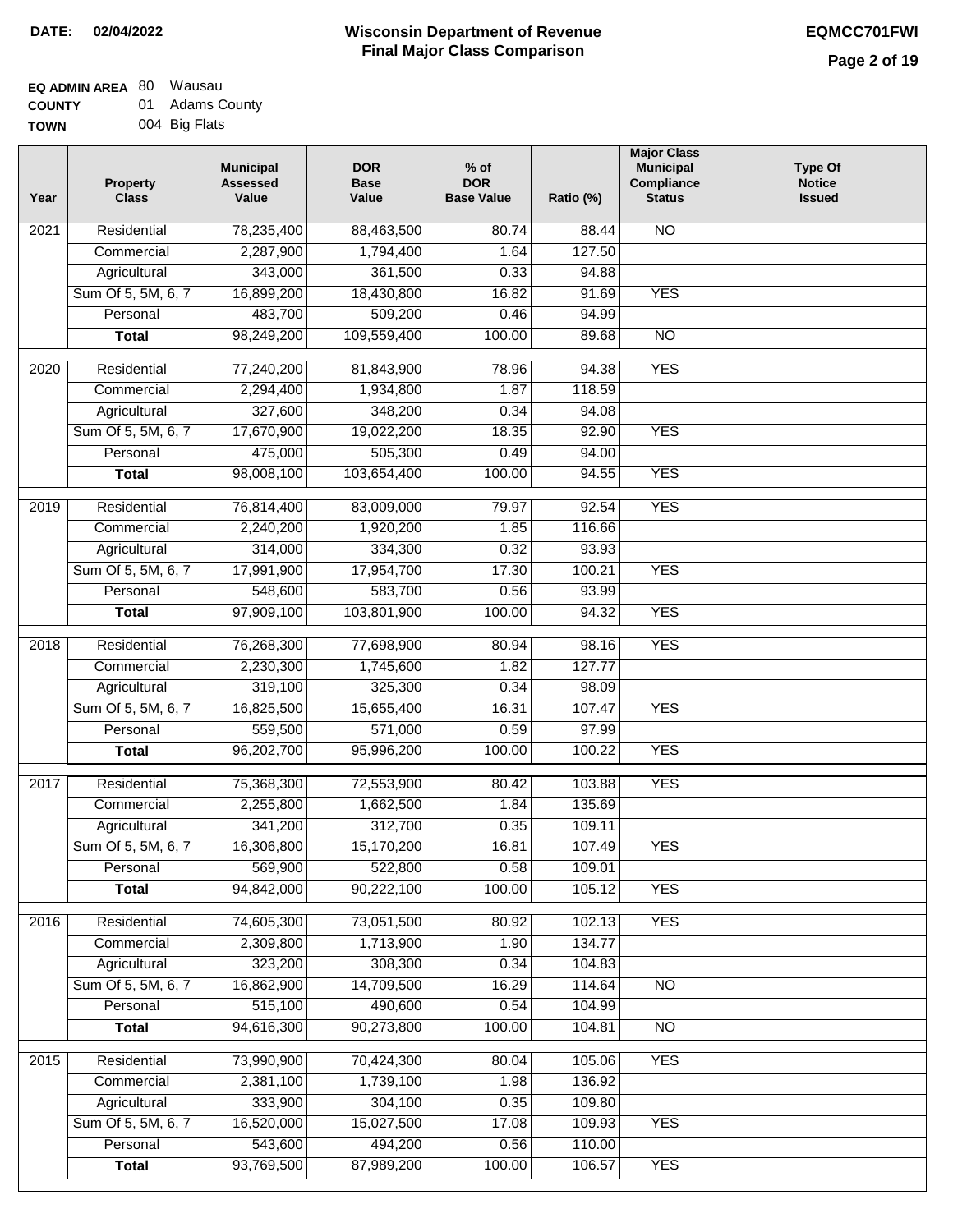$\Box$ 

#### **Wisconsin Department of Revenue Final Major Class Comparison DATE: 02/04/2022 EQMCC701FWI**

| <b>LUUNIT</b> | Audilis Cuul |
|---------------|--------------|
| <b>TOWN</b>   | 006 Colburn  |

| Year | <b>Property</b><br><b>Class</b> | <b>Municipal</b><br><b>Assessed</b><br>Value | <b>DOR</b><br><b>Base</b><br>Value | $%$ of<br><b>DOR</b><br><b>Base Value</b> | Ratio (%) | <b>Major Class</b><br><b>Municipal</b><br>Compliance<br><b>Status</b> | <b>Type Of</b><br><b>Notice</b><br><b>Issued</b> |
|------|---------------------------------|----------------------------------------------|------------------------------------|-------------------------------------------|-----------|-----------------------------------------------------------------------|--------------------------------------------------|
| 2021 | Residential                     | 21,812,900                                   | 24,007,100                         | 38.62                                     | 90.86     | <b>YES</b>                                                            |                                                  |
|      | Commercial                      | $\Omega$                                     | $\Omega$                           | 0.00                                      | 0.00      |                                                                       |                                                  |
|      | Agricultural                    | 1,050,900                                    | 1,030,500                          | 1.66                                      | 101.98    |                                                                       |                                                  |
|      | Sum Of 5, 5M, 6, 7              | 35,581,300                                   | 36,478,900                         | 58.68                                     | 97.54     | <b>YES</b>                                                            |                                                  |
|      | Personal                        | 653,800                                      | 653,800                            | 1.05                                      | 100.00    |                                                                       |                                                  |
|      | <b>Total</b>                    | 59,098,900                                   | 62,170,300                         | 100.00                                    | 95.06     | <b>YES</b>                                                            |                                                  |
| 2020 | Residential                     | 21,950,800                                   | 23,251,900                         | 37.25                                     | 94.40     | <b>YES</b>                                                            |                                                  |
|      | Commercial                      | $\Omega$                                     | $\Omega$                           | 0.00                                      | 0.00      |                                                                       |                                                  |
|      | Agricultural                    | 1,010,100                                    | 991,900                            | 1.59                                      | 101.83    |                                                                       |                                                  |
|      | Sum Of 5, 5M, 6, 7              | 35,539,700                                   | 37,346,600                         | 59.84                                     | 95.16     | <b>YES</b>                                                            |                                                  |
|      | Personal                        | 823,100                                      | 823,100                            | 1.32                                      | 100.00    |                                                                       |                                                  |
|      | <b>Total</b>                    | 59,323,700                                   | 62,413,500                         | 100.00                                    | 95.05     | <b>YES</b>                                                            |                                                  |
|      |                                 |                                              |                                    |                                           |           |                                                                       |                                                  |
| 2019 | Residential                     | 21,542,000                                   | 21,754,200                         | 37.99                                     | 99.02     | <b>YES</b>                                                            |                                                  |
|      | Commercial                      | $\Omega$                                     | $\Omega$                           | 0.00                                      | 0.00      |                                                                       |                                                  |
|      | Agricultural                    | 968,700                                      | 954,100                            | 1.67                                      | 101.53    |                                                                       |                                                  |
|      | Sum Of 5, 5M, 6, 7              | 35,293,200                                   | 33,638,300                         | 58.75                                     | 104.92    | <b>YES</b>                                                            |                                                  |
|      | Personal                        | 945,800                                      | 910,200                            | 1.59                                      | 103.91    |                                                                       |                                                  |
|      | <b>Total</b>                    | 58,749,700                                   | 57,256,800                         | 100.00                                    | 102.61    | <b>YES</b>                                                            |                                                  |
| 2018 | Residential                     | 21,229,700                                   | 20,039,400                         | 35.62                                     | 105.94    | <b>YES</b>                                                            |                                                  |
|      | Commercial                      | $\Omega$                                     | 0                                  | 0.00                                      | 0.00      |                                                                       |                                                  |
|      | Agricultural                    | 935,300                                      | 925,300                            | 1.64                                      | 101.08    |                                                                       |                                                  |
|      | Sum Of 5, 5M, 6, 7              | 35,345,500                                   | 34, 343, 400                       | 61.04                                     | 102.92    | <b>YES</b>                                                            |                                                  |
|      | Personal                        | 956,300                                      | 956,300                            | 1.70                                      | 100.00    |                                                                       |                                                  |
|      | <b>Total</b>                    | 58,466,800                                   | 56,264,400                         | 100.00                                    | 103.91    | <b>YES</b>                                                            |                                                  |
|      | Residential                     |                                              |                                    | 39.44                                     | 98.61     | <b>YES</b>                                                            |                                                  |
| 2017 |                                 | 20,678,200<br>0                              | 20,968,800<br>$\Omega$             | 0.00                                      | 0.00      |                                                                       |                                                  |
|      | Commercial<br>Agricultural      | 911,600                                      | 900,000                            | 1.69                                      | 101.29    |                                                                       |                                                  |
|      | Sum Of 5, 5M, 6, 7              | 31,048,300                                   | 30,403,900                         | 57.19                                     | 102.12    | <b>YES</b>                                                            |                                                  |
|      | Personal                        | 893,500                                      | 893,500                            | 1.68                                      | 100.00    |                                                                       |                                                  |
|      | <b>Total</b>                    | 53,531,600                                   | 53,166,200                         | 100.00                                    | 100.69    | <b>YES</b>                                                            |                                                  |
|      |                                 |                                              |                                    |                                           |           |                                                                       |                                                  |
| 2016 | Residential                     | 20,621,400                                   | 21,327,900                         | 41.63                                     | 96.69     | <b>YES</b>                                                            |                                                  |
|      | Commercial                      | 0                                            | 0                                  | 0.00                                      | 0.00      |                                                                       |                                                  |
|      | Agricultural                    | 909,300                                      | 894,100                            | 1.75                                      | 101.70    |                                                                       |                                                  |
|      | Sum Of 5, 5M, 6, 7              | 29,293,200                                   | 28,571,700                         | 55.77                                     | 102.53    | <b>YES</b>                                                            |                                                  |
|      | Personal                        | 440,300                                      | 440,300                            | 0.86                                      | 100.00    |                                                                       |                                                  |
|      | <b>Total</b>                    | 51,264,200                                   | 51,234,000                         | 100.00                                    | 100.06    | <b>YES</b>                                                            |                                                  |
| 2015 | Residential                     | 20,349,700                                   | 20,613,400                         | 46.85                                     | 98.72     | <b>YES</b>                                                            |                                                  |
|      | Commercial                      | 0                                            | 0                                  | 0.00                                      | 0.00      |                                                                       |                                                  |
|      | Agricultural                    | 894,800                                      | 881,100                            | 2.00                                      | 101.55    |                                                                       |                                                  |
|      | Sum Of 5, 5M, 6, 7              | 22,560,000                                   | 22,087,100                         | 50.19                                     | 102.14    | <b>YES</b>                                                            |                                                  |
|      | Personal                        | 442,200                                      | 421,200                            | 0.96                                      | 104.99    |                                                                       |                                                  |
|      | <b>Total</b>                    | 44,246,700                                   | 44,002,800                         | 100.00                                    | 100.55    | <b>YES</b>                                                            |                                                  |
|      |                                 |                                              |                                    |                                           |           |                                                                       |                                                  |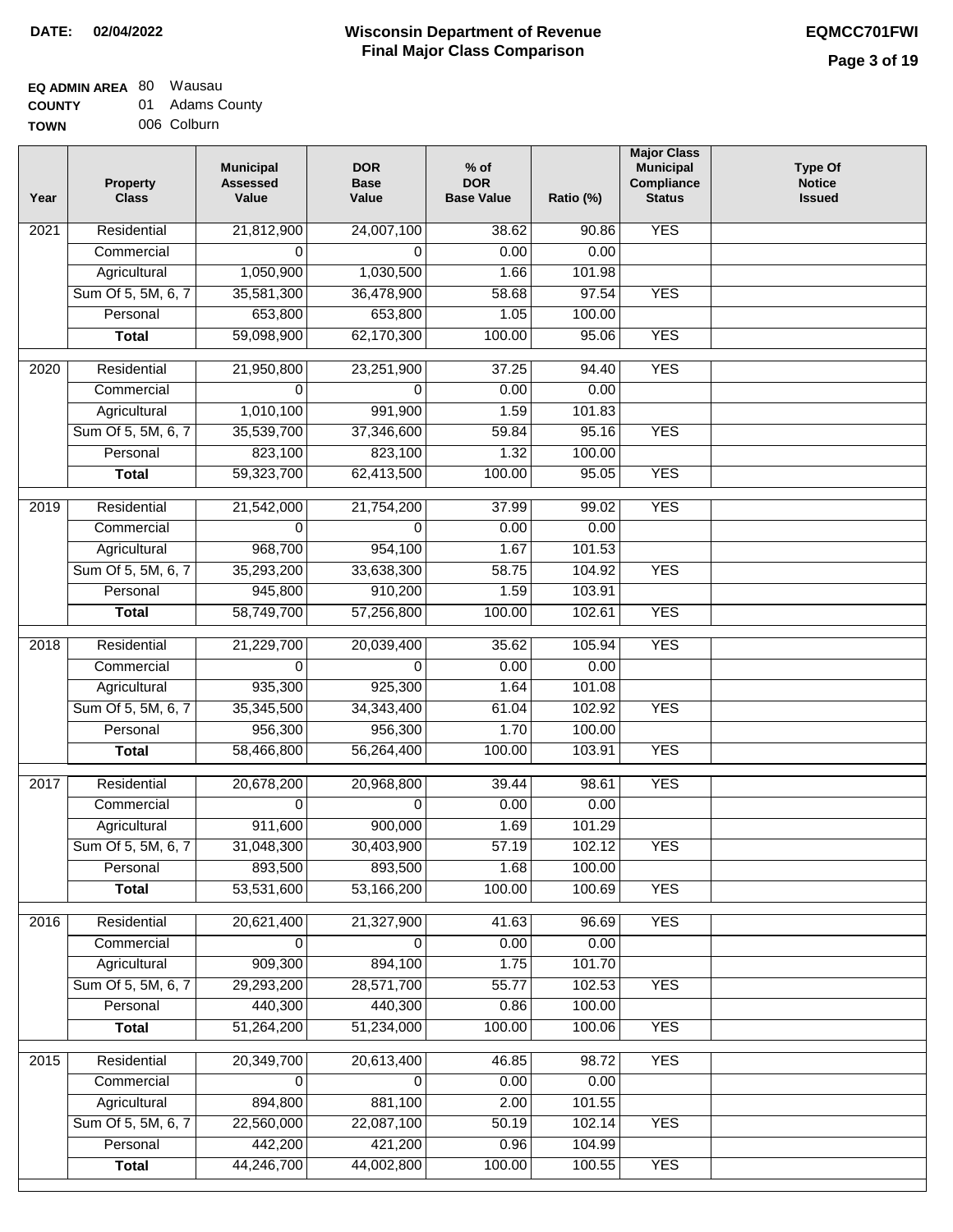## **EQ ADMIN AREA** 80 Wausau

**COUNTY TOWN** 01 Adams County 008 Dell Prairie

| Year              | <b>Property</b><br><b>Class</b>    | <b>Municipal</b><br><b>Assessed</b><br>Value | <b>DOR</b><br><b>Base</b><br>Value | % of<br><b>DOR</b><br><b>Base Value</b> | Ratio (%)      | <b>Major Class</b><br><b>Municipal</b><br>Compliance<br><b>Status</b> | <b>Type Of</b><br><b>Notice</b><br><b>Issued</b> |
|-------------------|------------------------------------|----------------------------------------------|------------------------------------|-----------------------------------------|----------------|-----------------------------------------------------------------------|--------------------------------------------------|
| $\overline{202}1$ | Residential                        | 137,011,600                                  | 169,194,000                        | 83.21                                   | 80.98          | $\overline{NO}$                                                       |                                                  |
|                   | Commercial                         | 12,791,900                                   | 12,707,700                         | 6.25                                    | 100.66         |                                                                       |                                                  |
|                   | Agricultural                       | 731,100                                      | 730,900                            | 0.36                                    | 100.03         |                                                                       |                                                  |
|                   | Sum Of 5, 5M, 6, 7                 | 17,639,700                                   | 19,945,300                         | 9.81                                    | 88.44          |                                                                       |                                                  |
|                   | Personal                           | 624,100                                      | 759,100                            | 0.37                                    | 82.22          |                                                                       |                                                  |
|                   | <b>Total</b>                       | 168,798,400                                  | 203,337,000                        | 100.00                                  | 83.01          | $\overline{NO}$                                                       |                                                  |
| $\overline{2020}$ | Residential                        | 136,091,500                                  | 168, 157, 200                      | 82.93                                   | 80.93          | $\overline{NO}$                                                       |                                                  |
|                   | Commercial                         | 11,753,700                                   | 12,308,600                         | 6.07                                    | 95.49          |                                                                       |                                                  |
|                   | Agricultural                       | 699,500                                      | 698,400                            | 0.34                                    | 100.16         |                                                                       |                                                  |
|                   | Sum Of 5, 5M, 6, 7                 | 17,592,700                                   | 20,836,200                         | 10.28                                   | 84.43          | $\overline{NO}$                                                       |                                                  |
|                   | Personal                           | 644,300                                      | 769,800                            | 0.38                                    | 83.70          |                                                                       |                                                  |
|                   | <b>Total</b>                       | 166,781,700                                  | 202,770,200                        | 100.00                                  | 82.25          | $\overline{NO}$                                                       |                                                  |
|                   |                                    |                                              |                                    |                                         |                |                                                                       |                                                  |
| 2019              | Residential<br>Commercial          | 133,772,100<br>11,753,200                    | 153,168,800<br>12,559,200          | 82.02<br>6.73                           | 87.34<br>93.58 | <b>NO</b>                                                             |                                                  |
|                   |                                    | 627,800                                      | 671,800                            | 0.36                                    | 93.45          |                                                                       |                                                  |
|                   | Agricultural<br>Sum Of 5, 5M, 6, 7 | 17,561,800                                   | 19,782,900                         | 10.59                                   | 88.77          | $\overline{NO}$                                                       |                                                  |
|                   | Personal                           | 521,900                                      | 567,300                            | 0.30                                    | 92.00          |                                                                       |                                                  |
|                   | <b>Total</b>                       | 164,236,800                                  | 186,750,000                        | 100.00                                  | 87.94          | $\overline{NO}$                                                       |                                                  |
|                   |                                    |                                              |                                    |                                         |                |                                                                       |                                                  |
| 2018              | Residential                        | 132,463,200                                  | 140,513,900                        | 81.82                                   | 94.27          | <b>YES</b>                                                            |                                                  |
|                   | Commercial                         | 11,574,800                                   | 11,241,000                         | 6.55                                    | 102.97         |                                                                       |                                                  |
|                   | Agricultural                       | 627,800                                      | 654,100                            | 0.38                                    | 95.98          |                                                                       |                                                  |
|                   | Sum Of 5, 5M, 6, 7                 | 17,553,300                                   | 18,729,200                         | 10.91                                   | 93.72          | <b>YES</b>                                                            |                                                  |
|                   | Personal                           | 549,600                                      | 606,500                            | 0.35                                    | 90.62          |                                                                       |                                                  |
|                   | <b>Total</b>                       | 162,768,700                                  | 171,744,700                        | 100.00                                  | 94.77          | <b>YES</b>                                                            |                                                  |
| 2017              | Residential                        | 130,420,400                                  | 136,967,600                        | 82.70                                   | 95.22          | <b>YES</b>                                                            |                                                  |
|                   | Commercial                         | 11,146,900                                   | 10,092,000                         | 6.09                                    | 110.45         |                                                                       |                                                  |
|                   | Agricultural                       | 627,800                                      | 636,700                            | 0.38                                    | 98.60          |                                                                       |                                                  |
|                   | Sum Of 5, 5M, 6, 7                 | 17,655,600                                   | 17,085,900                         | 10.32                                   | 103.33         | <b>YES</b>                                                            |                                                  |
|                   | Personal                           | 800,300                                      | 833,700                            | 0.50                                    | 95.99          |                                                                       |                                                  |
|                   | <b>Total</b>                       | 160,651,000                                  | 165,615,900                        | 100.00                                  | 97.00          | <b>YES</b>                                                            |                                                  |
| 2016              | Residential                        | 129,218,300                                  | 130,426,500                        | 82.41                                   | 99.07          | <b>YES</b>                                                            |                                                  |
|                   | Commercial                         | 10,811,800                                   | 10,044,300                         | 6.35                                    | 107.64         |                                                                       |                                                  |
|                   | Agricultural                       | 630,800                                      | 631,700                            | 0.40                                    | 99.86          |                                                                       |                                                  |
|                   | Sum Of 5, 5M, 6, 7                 | 17,550,500                                   | 16,423,700                         | 10.38                                   | 106.86         | <b>YES</b>                                                            |                                                  |
|                   | Personal                           | 731,200                                      | 731,200                            | 0.46                                    | 100.00         |                                                                       |                                                  |
|                   | <b>Total</b>                       | 158,942,600                                  | 158,257,400                        | 100.00                                  | 100.43         | <b>YES</b>                                                            |                                                  |
| 2015              | Residential                        | 141,827,200                                  | 134,112,700                        | 81.77                                   | 105.75         | <b>YES</b>                                                            |                                                  |
|                   | Commercial                         | 12,506,600                                   | 10,527,100                         | 6.42                                    | 118.80         | N <sub>O</sub>                                                        |                                                  |
|                   | Agricultural                       | 611,600                                      | 609,200                            | 0.37                                    | 100.39         |                                                                       |                                                  |
|                   | Sum Of 5, 5M, 6, 7                 | 24,516,100                                   | 18,021,400                         | 10.99                                   | 136.04         | N <sub>O</sub>                                                        |                                                  |
|                   | Personal                           | 807,400                                      | 740,800                            | 0.45                                    | 108.99         |                                                                       |                                                  |
|                   | <b>Total</b>                       | 180,268,900                                  | 164,011,200                        | 100.00                                  | 109.91         | N <sub>O</sub>                                                        | <b>Training Notice</b>                           |
|                   |                                    |                                              |                                    |                                         |                |                                                                       |                                                  |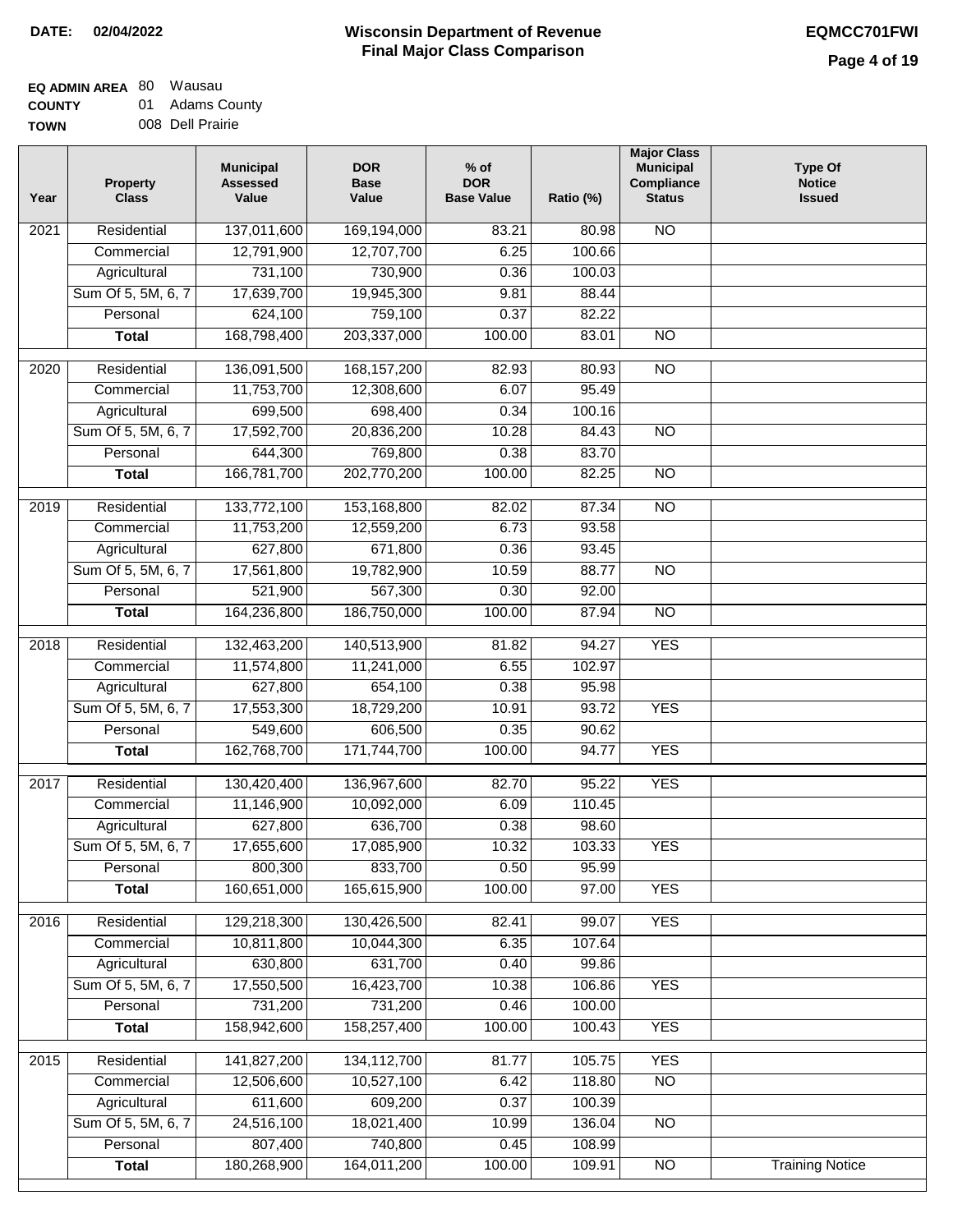#### **Wisconsin Department of Revenue Final Major Class Comparison DATE: 02/04/2022 EQMCC701FWI**

### **EQ ADMIN AREA** 80 Wausau **COUNTY**

| <b>COUNTY</b> | 01 Adams County |
|---------------|-----------------|
| <b>TOWN</b>   | 010 Easton      |

| Year              | <b>Property</b><br><b>Class</b> | <b>Municipal</b><br><b>Assessed</b><br>Value | <b>DOR</b><br><b>Base</b><br>Value | $%$ of<br><b>DOR</b><br><b>Base Value</b> | Ratio (%)         | <b>Major Class</b><br><b>Municipal</b><br>Compliance<br><b>Status</b> | <b>Type Of</b><br><b>Notice</b><br><b>Issued</b> |
|-------------------|---------------------------------|----------------------------------------------|------------------------------------|-------------------------------------------|-------------------|-----------------------------------------------------------------------|--------------------------------------------------|
| 2021              | Residential                     | 66,622,100                                   | 72,840,700                         | 76.97                                     | $\frac{1}{91.46}$ | <b>YES</b>                                                            |                                                  |
|                   | Commercial                      | 1,447,100                                    | 1,466,800                          | 1.55                                      | 98.66             |                                                                       |                                                  |
|                   | Agricultural                    | 976,900                                      | 976,100                            | 1.03                                      | 100.08            |                                                                       |                                                  |
|                   | Sum Of 5, 5M, 6, 7              | 15,816,500                                   | 19,114,600                         | 20.20                                     | 82.75             | $\overline{NO}$                                                       |                                                  |
|                   | Personal                        | 208,100                                      | 238,000                            | 0.25                                      | 87.44             |                                                                       |                                                  |
|                   | <b>Total</b>                    | 85,070,700                                   | 94,636,200                         | 100.00                                    | 89.89             | $\overline{NO}$                                                       |                                                  |
| $\overline{2020}$ | Residential                     | 65,978,200                                   | 74,053,600                         | 76.44                                     | 89.10             | $\overline{10}$                                                       |                                                  |
|                   | Commercial                      | 1,447,100                                    | 1,577,200                          | 1.63                                      | 91.75             |                                                                       |                                                  |
|                   | Agricultural                    | 939,100                                      | 938,100                            | 0.97                                      | 100.11            |                                                                       |                                                  |
|                   | Sum Of 5, 5M, 6, 7              | 16,154,300                                   | 20,122,700                         | 20.77                                     | 80.28             | <b>NO</b>                                                             |                                                  |
|                   | Personal                        | 181,100                                      | 191,800                            | 0.20                                      | 94.42             |                                                                       |                                                  |
|                   | <b>Total</b>                    | 84,699,800                                   | 96,883,400                         | 100.00                                    | 87.42             | <b>NO</b>                                                             |                                                  |
|                   |                                 |                                              |                                    |                                           |                   |                                                                       |                                                  |
| $\frac{1}{2019}$  | Residential                     | 65,409,400                                   | 72,052,200                         | 77.58                                     | 90.78             | <b>YES</b>                                                            |                                                  |
|                   | Commercial                      | 1,447,100                                    | 1,609,400                          | 1.73                                      | 89.92             |                                                                       |                                                  |
|                   | Agricultural                    | 823,900                                      | 904,400                            | 0.97                                      | 91.10             |                                                                       |                                                  |
|                   | Sum Of 5, 5M, 6, 7              | 16,237,100                                   | 18,105,900                         | 19.49                                     | 89.68             | $\overline{NO}$                                                       |                                                  |
|                   | Personal                        | 185,300                                      | 204,300                            | 0.22                                      | 90.70             |                                                                       |                                                  |
|                   | <b>Total</b>                    | 84,102,800                                   | 92,876,200                         | 100.00                                    | 90.55             | $\overline{NO}$                                                       |                                                  |
| 2018              | Residential                     | 64,803,000                                   | 64,331,300                         | 76.30                                     | 100.73            | <b>YES</b>                                                            |                                                  |
|                   | Commercial                      | 1,447,100                                    | 1,463,100                          | 1.74                                      | 98.91             |                                                                       |                                                  |
|                   | Agricultural                    | 824,200                                      | 880,700                            | 1.04                                      | 93.58             |                                                                       |                                                  |
|                   | Sum Of 5, 5M, 6, 7              | 16,331,200                                   | 17,382,900                         | 20.62                                     | 93.95             | <b>YES</b>                                                            |                                                  |
|                   | Personal                        | 233,800                                      | 258,900                            | 0.31                                      | 90.31             |                                                                       |                                                  |
|                   | <b>Total</b>                    | 83,639,300                                   | 84,316,900                         | 100.00                                    | 99.20             | <b>YES</b>                                                            |                                                  |
| 2017              | Residential                     | 63,378,100                                   | 58,137,900                         | 74.73                                     | 109.01            | <b>YES</b>                                                            |                                                  |
|                   | Commercial                      | 1,447,100                                    | 1,393,400                          | 1.79                                      | 103.85            |                                                                       |                                                  |
|                   | Agricultural                    | 815,500                                      | 847,700                            | 1.09                                      | 96.20             |                                                                       |                                                  |
|                   | Sum Of 5, 5M, 6, 7              | 16,133,300                                   | 17, 167, 100                       | 22.07                                     | 93.98             | <b>YES</b>                                                            |                                                  |
|                   | Personal                        | 279,300                                      | 256,300                            | 0.33                                      | 108.97            |                                                                       |                                                  |
|                   | <b>Total</b>                    | 82,053,300                                   | 77,802,400                         | 100.00                                    | 105.46            | <b>YES</b>                                                            |                                                  |
| 2016              | Residential                     | 63,359,000                                   | 62,465,100                         | 75.93                                     | 101.43            | <b>YES</b>                                                            |                                                  |
|                   | Commercial                      | 1,447,100                                    | 1,436,500                          | 1.75                                      | 100.74            |                                                                       |                                                  |
|                   | Agricultural                    | 791,700                                      | 809,700                            | 0.98                                      | 97.78             |                                                                       |                                                  |
|                   | Sum Of 5, 5M, 6, 7              | 16,340,500                                   | 17,257,900                         | 20.98                                     | 94.68             | <b>YES</b>                                                            |                                                  |
|                   | Personal                        | 296,100                                      | 293,800                            | 0.36                                      | 100.78            |                                                                       |                                                  |
|                   | <b>Total</b>                    | 82,234,400                                   | 82,263,000                         | 100.00                                    | 99.97             | <b>YES</b>                                                            |                                                  |
| 2015              | Residential                     | 63,059,200                                   | 64,785,800                         | 76.77                                     | 97.33             | <b>YES</b>                                                            |                                                  |
|                   | Commercial                      | 1,447,100                                    | 1,436,500                          | 1.70                                      | 100.74            |                                                                       |                                                  |
|                   |                                 | 791,700                                      |                                    |                                           |                   |                                                                       |                                                  |
|                   | Agricultural                    |                                              | 799,600                            | 0.95                                      | 99.01             |                                                                       |                                                  |
|                   | Sum Of 5, 5M, 6, 7              | 16,307,700<br>315,600                        | 17,053,500<br>315,600              | 20.21                                     | 95.63             | <b>YES</b>                                                            |                                                  |
|                   | Personal                        | 81,921,300                                   | 84,391,000                         | 0.37<br>100.00                            | 100.00<br>97.07   | <b>YES</b>                                                            |                                                  |
|                   | <b>Total</b>                    |                                              |                                    |                                           |                   |                                                                       |                                                  |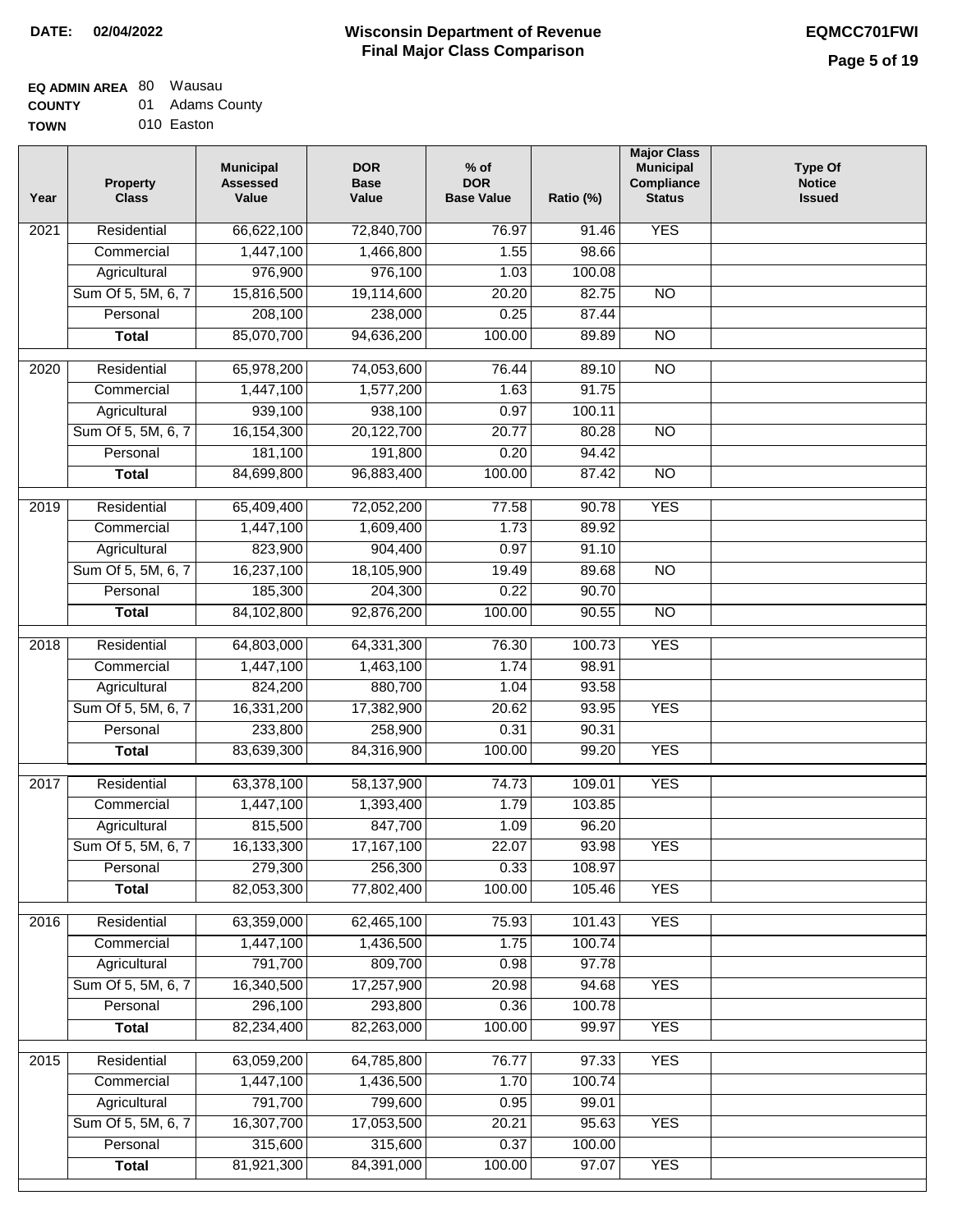### **EQ ADMIN AREA** 80 Wausau **COUNTY**

**TOWN** 01 Adams County 012 Jackson

| Year              | <b>Property</b><br><b>Class</b>    | <b>Municipal</b><br><b>Assessed</b><br>Value | <b>DOR</b><br><b>Base</b><br>Value | $%$ of<br><b>DOR</b><br><b>Base Value</b> | Ratio (%)      | <b>Major Class</b><br><b>Municipal</b><br>Compliance<br><b>Status</b> | <b>Type Of</b><br><b>Notice</b><br><b>Issued</b> |
|-------------------|------------------------------------|----------------------------------------------|------------------------------------|-------------------------------------------|----------------|-----------------------------------------------------------------------|--------------------------------------------------|
| $\overline{202}1$ | Residential                        | 161,781,900                                  | 186,646,700                        | 89.00                                     | 86.68          | N <sub>O</sub>                                                        |                                                  |
|                   | Commercial                         | 3,305,300                                    | 3,316,300                          | 1.58                                      | 99.67          |                                                                       |                                                  |
|                   | Agricultural                       | 1,138,200                                    | 1,137,800                          | 0.54                                      | 100.04         |                                                                       |                                                  |
|                   | Sum Of 5, 5M, 6, 7                 | 16,137,500                                   | 18,016,400                         | 8.59                                      | 89.57          |                                                                       |                                                  |
|                   | Personal                           | 522,500                                      | 601,800                            | 0.29                                      | 86.82          |                                                                       |                                                  |
|                   | <b>Total</b>                       | 182,885,400                                  | 209,719,000                        | 100.00                                    | 87.20          | $\overline{NO}$                                                       |                                                  |
| $\overline{2020}$ | Residential                        | 160,703,000                                  | 185,168,900                        | 88.64                                     | 86.79          | $\overline{10}$                                                       |                                                  |
|                   | Commercial                         | 3,305,300                                    | 3,565,900                          | 1.71                                      | 92.69          |                                                                       |                                                  |
|                   | Agricultural                       | 996,300                                      | 1,094,300                          | 0.52                                      | 91.04          |                                                                       |                                                  |
|                   | Sum Of 5, 5M, 6, 7                 | 15,830,100                                   | 18,463,800                         | 8.84                                      | 85.74          |                                                                       |                                                  |
|                   | Personal                           | 528,300                                      | 595,800                            | 0.29                                      | 88.67          |                                                                       |                                                  |
|                   | <b>Total</b>                       | 181,363,000                                  | 208,888,700                        | 100.00                                    | 86.82          | $\overline{NO}$                                                       |                                                  |
| 2019              | Residential                        | 159,883,100                                  | 177,227,900                        | 88.61                                     | 90.21          | <b>YES</b>                                                            |                                                  |
|                   | Commercial                         | 3,292,000                                    | 3,623,400                          | 1.81                                      | 90.85          |                                                                       |                                                  |
|                   | Agricultural                       | 993,600                                      | 1,047,900                          | 0.52                                      | 94.82          |                                                                       |                                                  |
|                   | Sum Of 5, 5M, 6, 7                 | 15,944,500                                   | 17,584,600                         | 8.79                                      | 90.67          |                                                                       |                                                  |
|                   | Personal                           | 499,800                                      | 531,700                            | 0.27                                      | 94.00          |                                                                       |                                                  |
|                   | <b>Total</b>                       | 180,613,000                                  | 200,015,500                        | 100.00                                    | 90.30          | <b>YES</b>                                                            |                                                  |
|                   |                                    |                                              |                                    |                                           |                |                                                                       |                                                  |
| 2018              | Residential                        | 158,973,300                                  | 164,773,500                        | 88.68                                     | 96.48          | <b>YES</b>                                                            |                                                  |
|                   | Commercial                         | 3,097,600<br>993,800                         | 3,106,000<br>1,020,500             | 1.67<br>0.55                              | 99.73<br>97.38 |                                                                       |                                                  |
|                   | Agricultural<br>Sum Of 5, 5M, 6, 7 | 15,702,300                                   | 16,379,800                         | 8.82                                      | 95.86          |                                                                       |                                                  |
|                   | Personal                           | 519,100                                      | 526,700                            | 0.28                                      | 98.56          |                                                                       |                                                  |
|                   | <b>Total</b>                       | 179,286,100                                  | 185,806,500                        | 100.00                                    | 96.49          | <b>YES</b>                                                            |                                                  |
|                   |                                    |                                              |                                    |                                           |                |                                                                       |                                                  |
| 2017              | Residential                        | 158,031,700                                  | 156,015,900                        | 88.87                                     | 101.29         | <b>YES</b>                                                            |                                                  |
|                   | Commercial                         | 3,039,200                                    | 2,901,700                          | 1.65                                      | 104.74         |                                                                       |                                                  |
|                   | Agricultural                       | 993,300                                      | 992,600                            | 0.57                                      | 100.07         |                                                                       |                                                  |
|                   | Sum Of 5, 5M, 6, 7                 | 15,937,800                                   | 15,097,100                         | 8.60                                      | 105.57         |                                                                       |                                                  |
|                   | Personal                           | 555,500                                      | 555,500                            | 0.32                                      | 100.00         |                                                                       |                                                  |
|                   | <b>Total</b>                       | 178,557,500                                  | 175,562,800                        | 100.00                                    | 101.71         | <b>YES</b>                                                            |                                                  |
| 2016              | Residential                        | 157,351,600                                  | 147,831,700                        | 89.04                                     | 106.44         | <b>YES</b>                                                            |                                                  |
|                   | Commercial                         | 2,828,700                                    | 2,618,600                          | 1.58                                      | 108.02         |                                                                       |                                                  |
|                   | Agricultural                       | 1,064,100                                    | 962,400                            | 0.58                                      | 110.57         |                                                                       |                                                  |
|                   | Sum Of 5, 5M, 6, 7                 | 17,780,400                                   | 14,160,700                         | 8.53                                      | 125.56         |                                                                       |                                                  |
|                   | Personal                           | 509,800                                      | 463,100                            | 0.28                                      | 110.08         |                                                                       |                                                  |
|                   | <b>Total</b>                       | 179,534,600                                  | 166,036,500                        | 100.00                                    | 108.13         | <b>YES</b>                                                            |                                                  |
| 2015              | Residential                        | 157,110,000                                  | 155,215,000                        | 89.31                                     | 101.22         | <b>YES</b>                                                            |                                                  |
|                   | Commercial                         | 2,669,600                                    | 2,476,000                          | 1.42                                      | 107.82         |                                                                       |                                                  |
|                   | Agricultural                       | 1,087,500                                    | 944,900                            | 0.54                                      | 115.09         |                                                                       |                                                  |
|                   | Sum Of 5, 5M, 6, 7                 | 17,919,100                                   | 14,672,700                         | 8.44                                      | 122.13         | <b>NO</b>                                                             |                                                  |
|                   | Personal                           | 478,200                                      | 483,000                            | 0.28                                      | 99.01          |                                                                       |                                                  |
|                   | <b>Total</b>                       | 179,264,400                                  | 173,791,600                        | 100.00                                    | 103.15         | NO                                                                    |                                                  |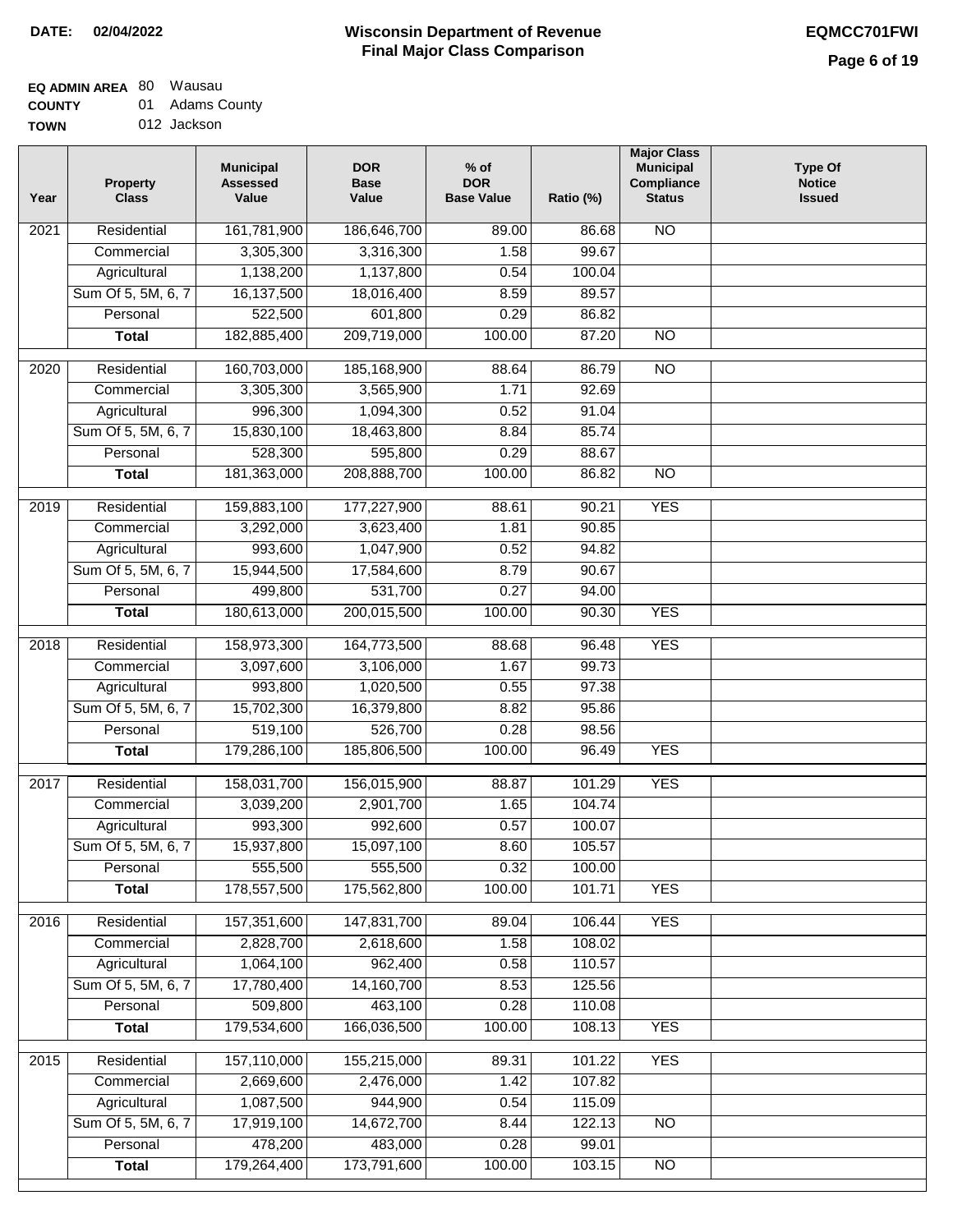### **EQ ADMIN AREA** 80 Wausau

| <b>COUNTY</b> |  | 01 Adams County |
|---------------|--|-----------------|
|---------------|--|-----------------|

**TOWN** 014 Leola

| Year | <b>Property</b><br><b>Class</b> | <b>Municipal</b><br><b>Assessed</b><br>Value | <b>DOR</b><br><b>Base</b><br>Value | $%$ of<br><b>DOR</b><br><b>Base Value</b> | Ratio (%)      | <b>Major Class</b><br><b>Municipal</b><br>Compliance<br><b>Status</b> | <b>Type Of</b><br><b>Notice</b><br><b>Issued</b> |
|------|---------------------------------|----------------------------------------------|------------------------------------|-------------------------------------------|----------------|-----------------------------------------------------------------------|--------------------------------------------------|
| 2021 | Residential                     | 17,154,600                                   | 20,214,300                         | 48.19                                     | 84.86          | N <sub>O</sub>                                                        |                                                  |
|      | Commercial                      | 1,683,300                                    | 1,768,400                          | 4.22                                      | 95.19          |                                                                       |                                                  |
|      | Agricultural                    | 1,193,500                                    | 1,334,500                          | 3.18                                      | 89.43          |                                                                       |                                                  |
|      | Sum Of 5, 5M, 6, 7              | 17,225,600                                   | 18,545,700                         | 44.21                                     | 92.88          | <b>YES</b>                                                            |                                                  |
|      | Personal                        | 73,700                                       | 82,300                             | 0.20                                      | 89.55          |                                                                       |                                                  |
|      | <b>Total</b>                    | 37,330,700                                   | 41,945,200                         | 100.00                                    | 89.00          | $\overline{NO}$                                                       |                                                  |
|      |                                 |                                              |                                    |                                           |                |                                                                       |                                                  |
| 2020 | Residential                     | 16,899,400                                   | 19,462,500                         | 46.70                                     | 86.83          | $\overline{NO}$                                                       |                                                  |
|      | Commercial                      | 1,675,900                                    | 1,892,500                          | 4.54                                      | 88.55          |                                                                       |                                                  |
|      | Agricultural                    | 1,208,000                                    | 1,284,000                          | 3.08                                      | 94.08          |                                                                       |                                                  |
|      | Sum Of 5, 5M, 6, 7              | 17,525,000                                   | 18,948,100                         | 45.47                                     | 92.49          | <b>YES</b>                                                            |                                                  |
|      | Personal                        | 81,200                                       | 86,200                             | 0.21                                      | 94.20          |                                                                       |                                                  |
|      | <b>Total</b>                    | 37,389,500                                   | 41,673,300                         | 100.00                                    | 89.72          | $\overline{NO}$                                                       |                                                  |
| 2019 | Residential                     | 16,893,700                                   | 18,892,900                         | 47.44                                     | 89.42          | $\overline{NO}$                                                       |                                                  |
|      | Commercial                      | 1,667,600                                    | 1,929,600                          | 4.85                                      | 86.42          |                                                                       |                                                  |
|      | Agricultural                    | 1,192,900                                    | 1,233,300                          | 3.10                                      | 96.72          |                                                                       |                                                  |
|      | Sum Of 5, 5M, 6, 7              | 17,675,200                                   | 17,677,000                         | 44.39                                     | 99.99          | <b>YES</b>                                                            |                                                  |
|      | Personal                        | 87,200                                       | 88,900                             | 0.22                                      | 98.09          |                                                                       |                                                  |
|      | <b>Total</b>                    | 37,516,600                                   | 39,821,700                         | 100.00                                    | 94.21          | $\overline{N}$                                                        |                                                  |
|      |                                 |                                              |                                    |                                           |                |                                                                       |                                                  |
| 2018 | Residential<br>Commercial       | 16,514,100<br>1,664,100                      | 17,297,400<br>1,751,300            | 45.52<br>4.61                             | 95.47<br>95.02 | <b>YES</b>                                                            |                                                  |
|      | Agricultural                    | 1,196,200                                    | 1,197,400                          | 3.15                                      | 99.90          |                                                                       |                                                  |
|      | Sum Of 5, 5M, 6, 7              | 17,836,500                                   | 17,666,500                         | 46.49                                     | 100.96         | <b>YES</b>                                                            |                                                  |
|      | Personal                        | 84,600                                       | 84,600                             | 0.22                                      | 100.00         |                                                                       |                                                  |
|      | <b>Total</b>                    | 37,295,500                                   | 37,997,200                         | 100.00                                    | 98.15          | <b>YES</b>                                                            |                                                  |
|      |                                 |                                              |                                    |                                           |                |                                                                       |                                                  |
| 2017 | Residential                     | 16,423,700                                   | 15,413,300                         | 41.65                                     | 106.56         | <b>YES</b>                                                            |                                                  |
|      | Commercial                      | 1,372,500                                    | 1,364,800                          | 3.69                                      | 100.56         |                                                                       |                                                  |
|      | Agricultural                    | 1,244,100                                    | 1,184,500                          | 3.20                                      | 105.03         |                                                                       |                                                  |
|      | Sum Of 5, 5M, 6, 7              | 20,959,000                                   | 18,867,400                         | 50.98                                     | 111.09         | N <sub>O</sub>                                                        |                                                  |
|      | Personal                        | 196,600                                      | 180,300                            | 0.49                                      | 109.04         |                                                                       |                                                  |
|      | <b>Total</b>                    | 40,195,900                                   | 37,010,300                         | 100.00                                    | 108.61         | N <sub>O</sub>                                                        | 1st Notice of Non-Compliance                     |
| 2016 | Residential                     | 16,212,600                                   | 15,536,200                         | 43.05                                     | 104.35         | <b>YES</b>                                                            |                                                  |
|      | Commercial                      | 1,101,200                                    | 1,150,500                          | 3.19                                      | 95.71          |                                                                       |                                                  |
|      | Agricultural                    | 1,244,400                                    | 1,167,700                          | 3.24                                      | 106.57         |                                                                       |                                                  |
|      | Sum Of 5, 5M, 6, 7              | 20,709,400                                   | 18,048,200                         | 50.01                                     | 114.74         | $\overline{NO}$                                                       |                                                  |
|      | Personal                        | 207,800                                      | 188,900                            | 0.52                                      | 110.01         |                                                                       |                                                  |
|      | <b>Total</b>                    | 39,475,400                                   | 36,091,500                         | 100.00                                    | 109.38         | N <sub>O</sub>                                                        |                                                  |
| 2015 | Residential                     | 16,152,600                                   | 15,117,500                         | 41.71                                     | 106.85         | <b>YES</b>                                                            |                                                  |
|      | Commercial                      | 1,096,100                                    | 1,145,900                          | 3.16                                      | 95.65          |                                                                       |                                                  |
|      | Agricultural                    | 1,245,000                                    | 1,152,500                          | 3.18                                      | 108.03         |                                                                       |                                                  |
|      | Sum Of 5, 5M, 6, 7              | 20,662,200                                   | 18,675,600                         | 51.52                                     | 110.64         | $\overline{NO}$                                                       |                                                  |
|      | Personal                        | 168,900                                      | 155,000                            | 0.43                                      | 108.97         |                                                                       |                                                  |
|      | <b>Total</b>                    | 39,324,800                                   | 36,246,500                         | 100.00                                    | 108.49         | N <sub>O</sub>                                                        |                                                  |
|      |                                 |                                              |                                    |                                           |                |                                                                       |                                                  |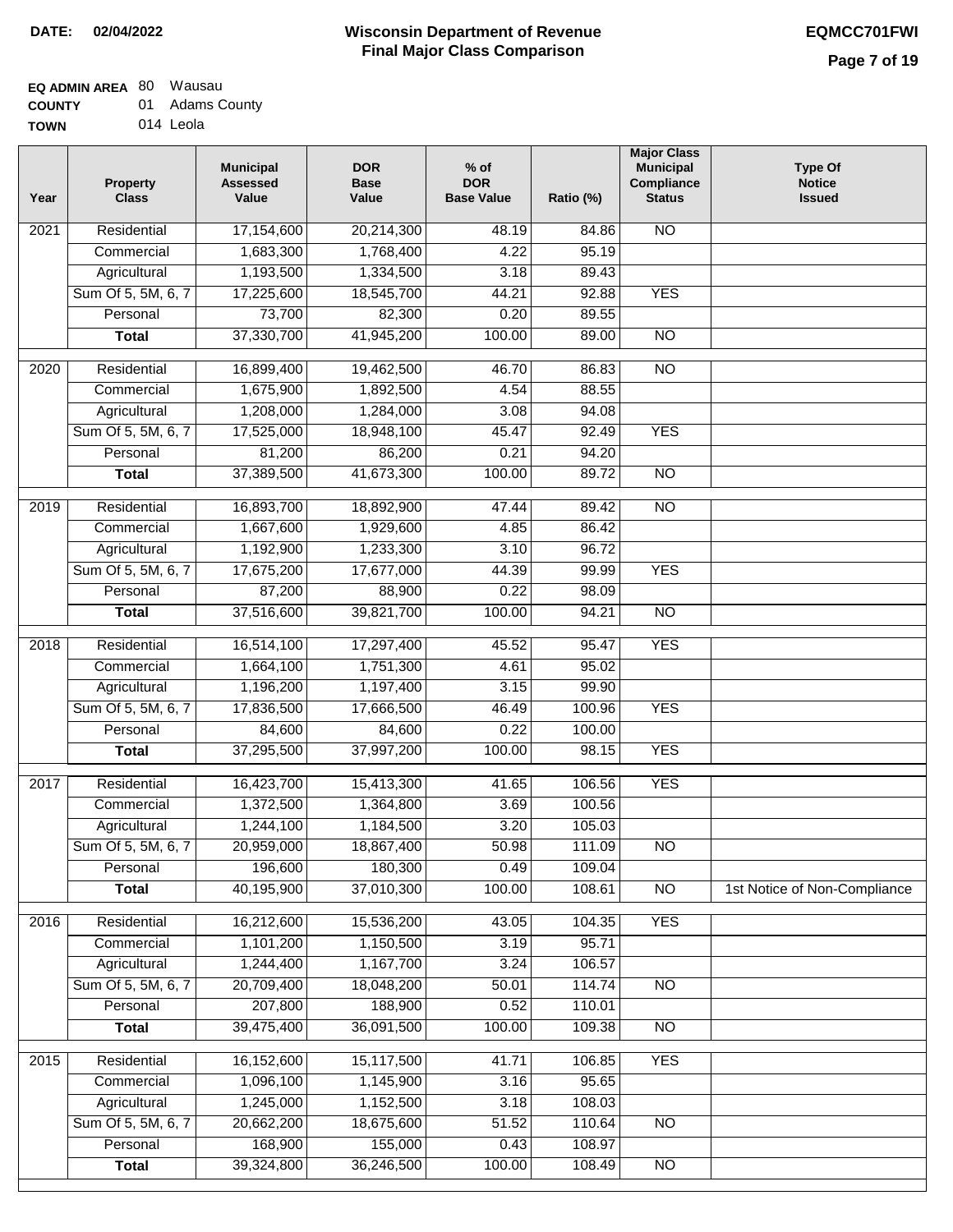### **Wisconsin Department of Revenue DATE: 02/04/2022 EQMCC701FWI Final Major Class Comparison**

**Type Of Notice Issued**

### **EQ ADMIN AREA** 80 Wausau

**COUNTY** TO 01 Adams County

| <b>TOWN</b>       | 016 Lincoln                     |                                              |                                    |                                           |           |                                                                              |  |  |  |  |  |
|-------------------|---------------------------------|----------------------------------------------|------------------------------------|-------------------------------------------|-----------|------------------------------------------------------------------------------|--|--|--|--|--|
| Year              | <b>Property</b><br><b>Class</b> | <b>Municipal</b><br><b>Assessed</b><br>Value | <b>DOR</b><br><b>Base</b><br>Value | $%$ of<br><b>DOR</b><br><b>Base Value</b> | Ratio (%) | <b>Major Class</b><br><b>Municipal</b><br><b>Compliance</b><br><b>Status</b> |  |  |  |  |  |
| 2021              | Residential                     | 22,614,000                                   | 22,650,200                         | 47.76                                     | 99.84     | <b>YES</b>                                                                   |  |  |  |  |  |
|                   | Commercial                      | 471,100                                      | 391,300                            | 0.83                                      | 120.39    |                                                                              |  |  |  |  |  |
|                   | Agricultural                    | 1,613,600                                    | 1,613,900                          | 3.40                                      | 99.98     |                                                                              |  |  |  |  |  |
|                   | Sum Of 5, 5M, 6, 7              | 22,754,600                                   | 22,717,200                         | 47.90                                     | 100.16    | <b>YES</b>                                                                   |  |  |  |  |  |
|                   | Personal                        | 56,000                                       | 56,000                             | 0.12                                      | 100.00    |                                                                              |  |  |  |  |  |
|                   | <b>Total</b>                    | 47,509,300                                   | 47,428,600                         | 100.00                                    | 100.17    | <b>YES</b>                                                                   |  |  |  |  |  |
| 2020              | Residential                     | 18,498,300                                   | 21,267,600                         | 46.06                                     | 86.98     | $\overline{NO}$                                                              |  |  |  |  |  |
|                   | Commercial                      | 486,400                                      | 444,200                            | 0.96                                      | 109.50    |                                                                              |  |  |  |  |  |
|                   | Agricultural                    | 1,443,500                                    | 1,553,500                          | 3.36                                      | 92.92     |                                                                              |  |  |  |  |  |
|                   | Sum Of 5, 5M, 6, 7              | 20,442,900                                   | 22,863,300                         | 49.51                                     | 89.41     | $\overline{NO}$                                                              |  |  |  |  |  |
|                   | Personal                        | 43,300                                       | 46,500                             | 0.10                                      | 93.12     |                                                                              |  |  |  |  |  |
|                   |                                 |                                              |                                    |                                           |           |                                                                              |  |  |  |  |  |
|                   | <b>Total</b>                    | 40,914,400                                   | 46,175,100                         | 100.00                                    | 88.61     | <b>NO</b>                                                                    |  |  |  |  |  |
| 2019              | Residential                     | 17,798,000                                   | 20,312,400                         | 46.48                                     | 87.62     | <b>NO</b>                                                                    |  |  |  |  |  |
|                   | Commercial                      | 486,400                                      | 453,200                            | 1.04                                      | 107.33    |                                                                              |  |  |  |  |  |
|                   | Agricultural                    | 1,428,300                                    | 1,471,100                          | 3.37                                      | 97.09     |                                                                              |  |  |  |  |  |
|                   | Sum Of 5, 5M, 6, 7              | 20,748,900                                   | 21,381,100                         | 48.92                                     | 97.04     | <b>YES</b>                                                                   |  |  |  |  |  |
|                   | Personal                        | 83,200                                       | 84,900                             | 0.19                                      | 98.00     |                                                                              |  |  |  |  |  |
|                   | <b>Total</b>                    | 40,544,800                                   | 43,702,700                         | 100.00                                    | 92.77     | $\overline{NO}$                                                              |  |  |  |  |  |
| $\overline{20}18$ | Residential                     | 17,646,100                                   | 19,187,700                         | 45.76                                     | 91.97     | <b>YES</b>                                                                   |  |  |  |  |  |
|                   | Commercial                      | 199,000                                      | 145,400                            | 0.35                                      | 136.86    |                                                                              |  |  |  |  |  |
|                   | Agricultural                    | 1,359,200                                    | 1,400,400                          | 3.34                                      | 97.06     |                                                                              |  |  |  |  |  |

|                   | Commercial         | 199,000    | 145,400    | 0.35   | 136.86 |            |  |
|-------------------|--------------------|------------|------------|--------|--------|------------|--|
|                   | Agricultural       | 1,359,200  | 1,400,400  | 3.34   | 97.06  |            |  |
|                   | Sum Of 5, 5M, 6, 7 | 21,489,500 | 21,154,700 | 50.45  | 101.58 | <b>YES</b> |  |
|                   | Personal           | 44,200     | 45,500     | 0.11   | 97.14  |            |  |
|                   | <b>Total</b>       | 40,738,000 | 41,933,700 | 100.00 | 97.15  | <b>YES</b> |  |
|                   |                    |            |            |        |        |            |  |
| 2017              | Residential        | 17,375,300 | 18,983,600 | 45.92  | 91.53  | <b>YES</b> |  |
|                   | Commercial         | 199,000    | 138,500    | 0.34   | 143.68 |            |  |
|                   | Agricultural       | 1,373,100  | 1,373,100  | 3.32   | 100.00 |            |  |
|                   | Sum Of 5, 5M, 6, 7 | 21,077,100 | 20,805,900 | 50.33  | 101.30 | <b>YES</b> |  |
|                   | Personal           | 41,800     | 41,800     | 0.10   | 100.00 |            |  |
|                   | <b>Total</b>       | 40,066,300 | 41,342,900 | 100.00 | 96.91  | <b>YES</b> |  |
|                   |                    |            |            |        |        |            |  |
| 2016              | Residential        | 17,101,600 | 18,168,500 | 46.23  | 94.13  | <b>YES</b> |  |
|                   | Commercial         | 199,000    | 142,800    | 0.36   | 139.36 |            |  |
|                   | Agricultural       | 1,290,200  | 1,343,700  | 3.42   | 96.02  |            |  |
|                   | Sum Of 5, 5M, 6, 7 | 20,801,000 | 19,598,800 | 49.87  | 106.13 | <b>YES</b> |  |
|                   | Personal           | 42,600     | 44,400     | 0.11   | 95.95  |            |  |
|                   | <b>Total</b>       | 39,434,400 | 39,298,200 | 100.00 | 100.35 | <b>YES</b> |  |
|                   |                    |            |            |        |        |            |  |
| $\overline{2015}$ | Residential        | 16,735,000 | 18,929,000 | 46.29  | 88.41  | <b>NO</b>  |  |
|                   | Commercial         | 220,700    | 159,000    | 0.39   | 138.81 |            |  |
|                   | Agricultural       | 1,263,100  | 1,316,900  | 3.22   | 95.91  |            |  |
|                   | Sum Of 5, 5M, 6, 7 | 20,821,200 | 20,440,700 | 49.99  | 101.86 | <b>YES</b> |  |
|                   | Personal           | 45,100     | 46,900     | 0.11   | 96.16  |            |  |
|                   | <b>Total</b>       | 39,085,100 | 40,892,500 | 100.00 | 95.58  | <b>NO</b>  |  |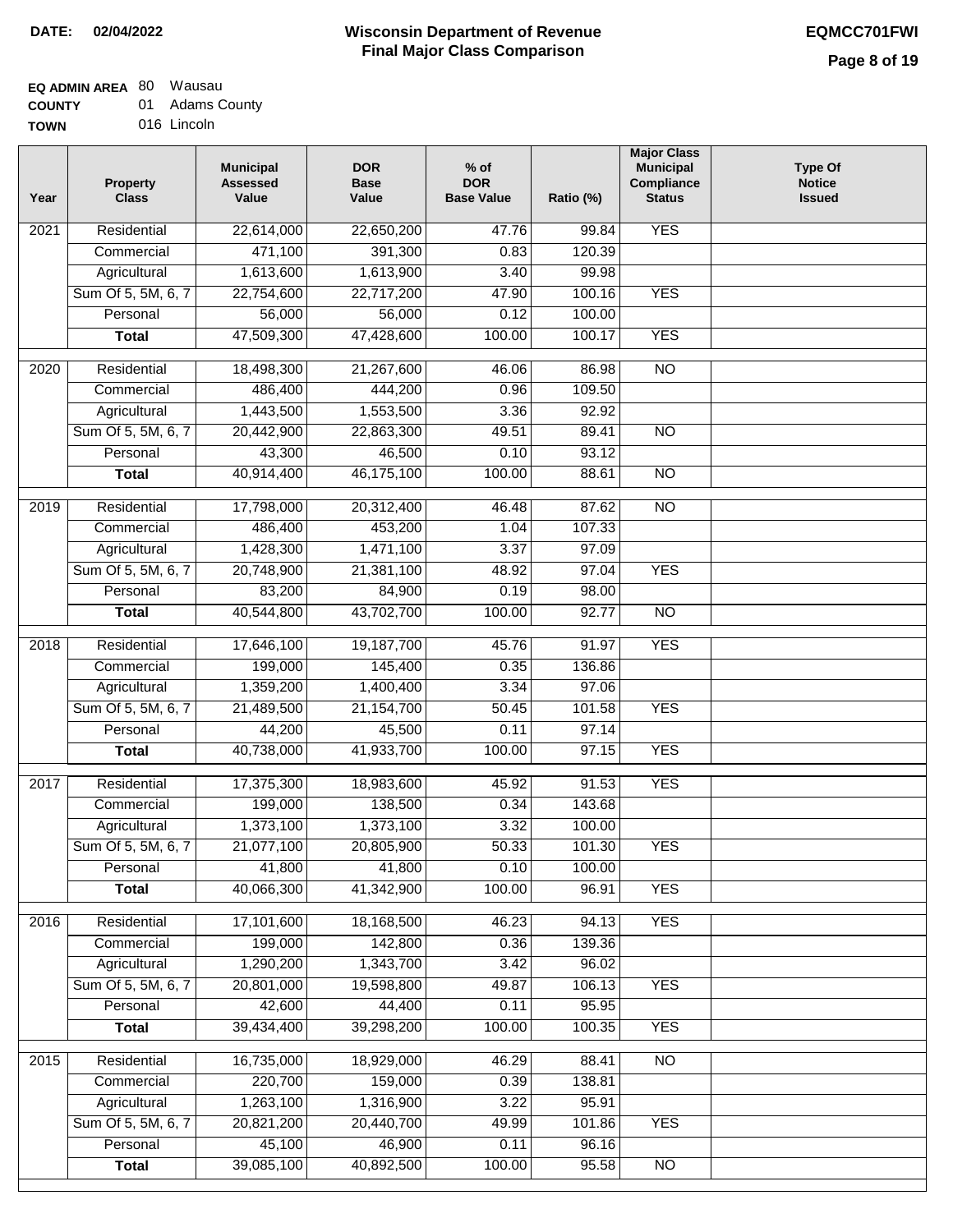## **EQ ADMIN AREA** 80 Wausau

**COUNTY TOWN** 01 Adams County 018 Monroe

| Year | <b>Property</b><br><b>Class</b> | <b>Municipal</b><br><b>Assessed</b><br>Value | <b>DOR</b><br><b>Base</b><br>Value | $%$ of<br><b>DOR</b><br><b>Base Value</b> | Ratio (%) | <b>Major Class</b><br><b>Municipal</b><br>Compliance<br><b>Status</b> | <b>Type Of</b><br><b>Notice</b><br><b>Issued</b> |
|------|---------------------------------|----------------------------------------------|------------------------------------|-------------------------------------------|-----------|-----------------------------------------------------------------------|--------------------------------------------------|
| 2021 | Residential                     | 94,604,400                                   | 91,725,900                         | 91.94                                     | 103.14    | <b>YES</b>                                                            |                                                  |
|      | Commercial                      | 1,434,800                                    | 1,081,500                          | 1.08                                      | 132.67    |                                                                       |                                                  |
|      | Agricultural                    | 294,300                                      | 294,200                            | 0.29                                      | 100.03    |                                                                       |                                                  |
|      | Sum Of 5, 5M, 6, 7              | 5,786,100                                    | 5,923,800                          | 5.94                                      | 97.68     |                                                                       |                                                  |
|      | Personal                        | 743,800                                      | 743,800                            | 0.75                                      | 100.00    |                                                                       |                                                  |
|      | <b>Total</b>                    | 102,863,400                                  | 99,769,200                         | 100.00                                    | 103.10    | <b>YES</b>                                                            |                                                  |
| 2020 | Residential                     | 80,669,800                                   | 94,326,300                         | 91.61                                     | 85.52     | $\overline{NO}$                                                       |                                                  |
|      | Commercial                      | 1,191,900                                    | 1,212,500                          | 1.18                                      | 98.30     |                                                                       |                                                  |
|      | Agricultural                    | 233,900                                      | 278,900                            | 0.27                                      | 83.87     |                                                                       |                                                  |
|      | Sum Of 5, 5M, 6, 7              | 5,385,500                                    | 6,309,800                          | 6.13                                      | 85.35     |                                                                       |                                                  |
|      | Personal                        | 708,200                                      | 833,200                            | 0.81                                      | 85.00     |                                                                       |                                                  |
|      | <b>Total</b>                    | 88,189,300                                   | 102,960,700                        | 100.00                                    | 85.65     | $\overline{NO}$                                                       | 1st Notice of Non-Compliance                     |
| 2019 | Residential                     | 80,369,400                                   | 96,845,000                         | 92.48                                     | 82.99     | $\overline{NO}$                                                       |                                                  |
|      | Commercial                      | 1,191,900                                    | 1,237,200                          | 1.18                                      | 96.34     |                                                                       |                                                  |
|      | Agricultural                    | 233,900                                      | 268,100                            | 0.26                                      | 87.24     |                                                                       |                                                  |
|      | Sum Of 5, 5M, 6, 7              | 5,386,000                                    | 5,669,300                          | 5.41                                      | 95.00     |                                                                       |                                                  |
|      | Personal                        | 702,800                                      | 702,800                            | 0.67                                      | 100.00    |                                                                       |                                                  |
|      | <b>Total</b>                    | 87,884,000                                   | 104,722,400                        | 100.00                                    | 83.92     | $\overline{NO}$                                                       |                                                  |
|      |                                 |                                              |                                    |                                           |           |                                                                       |                                                  |
| 2018 | Residential                     | 79,591,500                                   | 94,275,800                         | 92.66                                     | 84.42     | $\overline{NO}$                                                       |                                                  |
|      | Commercial                      | 1,159,700                                    | 1,095,400                          | 1.08                                      | 105.87    |                                                                       |                                                  |
|      | Agricultural                    | 233,900                                      | 260,900                            | 0.26                                      | 89.65     |                                                                       |                                                  |
|      | Sum Of 5, 5M, 6, 7              | 5,513,300                                    | 5,457,300                          | 5.36                                      | 101.03    |                                                                       |                                                  |
|      | Personal                        | 652,600                                      | 652,600                            | 0.64                                      | 100.00    |                                                                       |                                                  |
|      | <b>Total</b>                    | 87,151,000                                   | 101,742,000                        | 100.00                                    | 85.66     | $\overline{10}$                                                       |                                                  |
| 2017 | Residential                     | 79,105,100                                   | 88,457,700                         | 92.44                                     | 89.43     | $\overline{NO}$                                                       |                                                  |
|      | Commercial                      | 1,177,400                                    | 983,500                            | 1.03                                      | 119.72    |                                                                       |                                                  |
|      | Agricultural                    | 234,100                                      | 253,800                            | 0.27                                      | 92.24     |                                                                       |                                                  |
|      | Sum Of 5, 5M, 6, 7              | 5,661,200                                    | 5,515,400                          | 5.76                                      | 102.64    |                                                                       |                                                  |
|      | Personal                        | 455,100                                      | 479,000                            | 0.50                                      | 95.01     |                                                                       |                                                  |
|      | <b>Total</b>                    | 86,632,900                                   | 95,689,400                         | 100.00                                    | 90.54     | $\overline{N}$                                                        |                                                  |
| 2016 | Residential                     | 78,561,000                                   | 84,490,700                         | 92.21                                     | 92.98     | <b>YES</b>                                                            |                                                  |
|      | Commercial                      | 1,137,600                                    | 970,700                            | 1.06                                      | 117.19    |                                                                       |                                                  |
|      | Agricultural                    | 234,100                                      | 250,100                            | 0.27                                      | 93.60     |                                                                       |                                                  |
|      | Sum Of 5, 5M, 6, 7              | 5,777,100                                    | 5,505,300                          | 6.01                                      | 104.94    |                                                                       |                                                  |
|      | Personal                        | 410,400                                      | 410,400                            | 0.45                                      | 100.00    |                                                                       |                                                  |
|      | <b>Total</b>                    | 86,120,200                                   | 91,627,200                         | 100.00                                    | 93.99     | <b>YES</b>                                                            |                                                  |
| 2015 | Residential                     | 77,745,100                                   | 81,228,600                         | 91.53                                     | 95.71     | <b>YES</b>                                                            |                                                  |
|      | Commercial                      | 1,174,400                                    | 970,700                            | 1.09                                      | 120.98    |                                                                       |                                                  |
|      | Agricultural                    | 197,800                                      | 208,700                            | 0.24                                      | 94.78     |                                                                       |                                                  |
|      | Sum Of 5, 5M, 6, 7              | 6,266,500                                    | 5,919,600                          | 6.67                                      | 105.86    | <b>YES</b>                                                            |                                                  |
|      | Personal                        | 420,000                                      | 420,000                            | 0.47                                      | 100.00    |                                                                       |                                                  |
|      | <b>Total</b>                    | 85,803,800                                   | 88,747,600                         | 100.00                                    | 96.68     | <b>YES</b>                                                            |                                                  |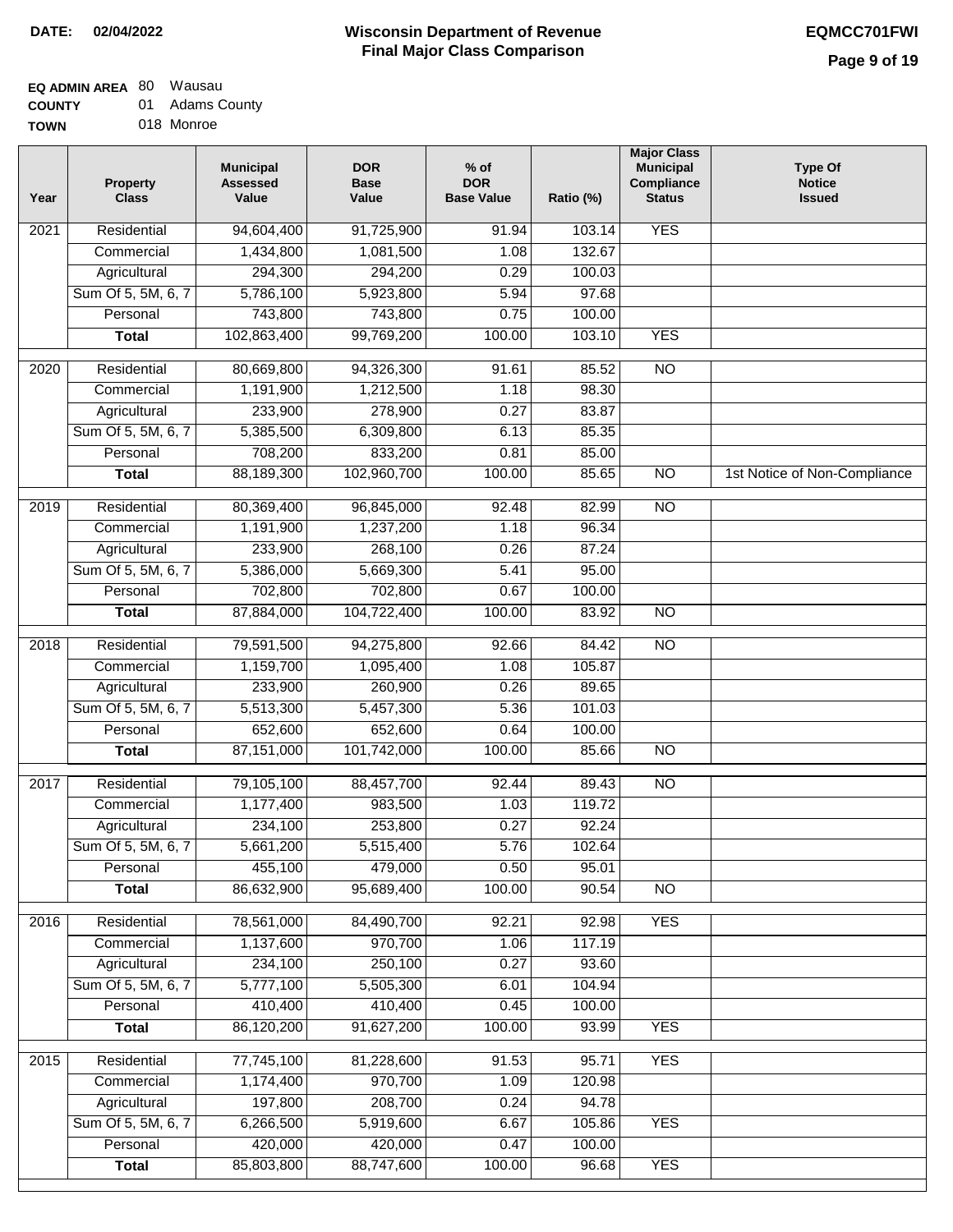**EQ ADMIN AREA** 80 Wausau **COUNTY**

**TOWN** 01 Adams County 020 New Chester

| Year              | <b>Property</b><br><b>Class</b> | <b>Municipal</b><br><b>Assessed</b><br>Value | <b>DOR</b><br><b>Base</b><br>Value | $%$ of<br><b>DOR</b><br><b>Base Value</b> | Ratio (%) | <b>Major Class</b><br><b>Municipal</b><br>Compliance<br><b>Status</b> | <b>Type Of</b><br><b>Notice</b><br><b>Issued</b> |
|-------------------|---------------------------------|----------------------------------------------|------------------------------------|-------------------------------------------|-----------|-----------------------------------------------------------------------|--------------------------------------------------|
| 2021              | Residential                     | 65,602,100                                   | 71,675,900                         | 69.82                                     | 91.53     | <b>YES</b>                                                            |                                                  |
|                   | Commercial                      | 3,061,600                                    | 3,049,100                          | 2.97                                      | 100.41    |                                                                       |                                                  |
|                   | Agricultural                    | 963,500                                      | 964,300                            | 0.94                                      | 99.92     |                                                                       |                                                  |
|                   | Sum Of 5, 5M, 6, 7              | 26,492,500                                   | 26,245,100                         | 25.56                                     | 100.94    | <b>YES</b>                                                            |                                                  |
|                   | Personal                        | 730,100                                      | 730,100                            | 0.71                                      | 100.00    |                                                                       |                                                  |
|                   | <b>Total</b>                    | 96,849,800                                   | 102,664,500                        | 100.00                                    | 94.34     | <b>YES</b>                                                            |                                                  |
| $\overline{2020}$ | Residential                     | 65,737,500                                   | 69,127,000                         | 68.50                                     | 95.10     | <b>YES</b>                                                            |                                                  |
|                   | Commercial                      | 3,061,600                                    | 3,209,600                          | 3.18                                      | 95.39     |                                                                       |                                                  |
|                   | Agricultural                    | 925,900                                      | 925,600                            | 0.92                                      | 100.03    |                                                                       |                                                  |
|                   | Sum Of 5, 5M, 6, 7              | 26,438,000                                   | 26,885,800                         | 26.64                                     | 98.33     | <b>YES</b>                                                            |                                                  |
|                   | Personal                        | 764,600                                      | 764,600                            | 0.76                                      | 100.00    |                                                                       |                                                  |
|                   | <b>Total</b>                    | 96,927,600                                   | 100,912,600                        | 100.00                                    | 96.05     | <b>YES</b>                                                            |                                                  |
|                   |                                 |                                              |                                    |                                           |           |                                                                       |                                                  |
| $\frac{1}{2019}$  | Residential                     | 64,668,000                                   | 66,863,400                         | 69.79                                     | 96.72     | <b>YES</b>                                                            |                                                  |
|                   | Commercial                      | 3,062,900                                    | 3,276,600                          | 3.42                                      | 93.48     |                                                                       |                                                  |
|                   | Agricultural                    | 891,500                                      | 891,400                            | 0.93                                      | 100.01    |                                                                       |                                                  |
|                   | Sum Of 5, 5M, 6, 7              | 26,552,700                                   | 24,473,500                         | 25.54                                     | 108.50    | <b>YES</b>                                                            |                                                  |
|                   | Personal                        | 313,100                                      | 307,500                            | 0.32                                      | 101.82    |                                                                       |                                                  |
|                   | <b>Total</b>                    | 95,488,200                                   | 95,812,400                         | 100.00                                    | 99.66     | <b>YES</b>                                                            |                                                  |
| 2018              | Residential                     | 63,842,800                                   | 64,273,400                         | 69.01                                     | 99.33     | <b>YES</b>                                                            |                                                  |
|                   | Commercial                      | 3,062,800                                    | 2,978,600                          | 3.20                                      | 102.83    |                                                                       |                                                  |
|                   | Agricultural                    | 870,900                                      | 869,000                            | 0.93                                      | 100.22    |                                                                       |                                                  |
|                   | Sum Of 5, 5M, 6, 7              | 26,580,000                                   | 24,545,500                         | 26.36                                     | 108.29    | <b>YES</b>                                                            |                                                  |
|                   | Personal                        | 474,800                                      | 465,400                            | 0.50                                      | 102.02    |                                                                       |                                                  |
|                   | <b>Total</b>                    | 94,831,300                                   | 93,131,900                         | 100.00                                    | 101.82    | <b>YES</b>                                                            |                                                  |
| 2017              | Residential                     | 62,671,300                                   | 63,208,100                         | 67.58                                     | 99.15     | <b>YES</b>                                                            |                                                  |
|                   | Commercial                      | 3,062,800                                    | 2,836,800                          | 3.03                                      | 107.97    |                                                                       |                                                  |
|                   | Agricultural                    | 792,500                                      | 792,700                            | 0.85                                      | 99.97     |                                                                       |                                                  |
|                   | Sum Of 5, 5M, 6, 7              | 27,908,500                                   | 26,073,700                         | 27.88                                     | 107.04    | <b>YES</b>                                                            |                                                  |
|                   | Personal                        | 657,500                                      | 614,100                            | 0.66                                      | 107.07    |                                                                       |                                                  |
|                   | <b>Total</b>                    | 95,092,600                                   | 93,525,400                         | 100.00                                    | 101.68    | <b>YES</b>                                                            |                                                  |
| 2016              | Residential                     | 61,951,800                                   | 57,851,000                         | 65.31                                     | 107.09    | <b>YES</b>                                                            |                                                  |
|                   | Commercial                      | 3,062,800                                    | 2,924,600                          | 3.30                                      | 104.73    |                                                                       |                                                  |
|                   | Agricultural                    | 778,200                                      | 777,800                            | 0.88                                      | 100.05    |                                                                       |                                                  |
|                   | Sum Of 5, 5M, 6, 7              |                                              |                                    | 29.80                                     | 107.67    |                                                                       |                                                  |
|                   | Personal                        | 28,420,900<br>632,800                        | 26,395,400<br>632,800              | 0.71                                      | 100.00    | <b>YES</b>                                                            |                                                  |
|                   | <b>Total</b>                    | 94,846,500                                   | 88,581,600                         | 100.00                                    | 107.07    | <b>YES</b>                                                            |                                                  |
|                   |                                 |                                              |                                    |                                           |           |                                                                       |                                                  |
| 2015              | Residential                     | 60,731,400                                   | 60,774,900                         | 65.91                                     | 99.93     | <b>YES</b>                                                            |                                                  |
|                   | Commercial                      | 3,061,900                                    | 2,923,700                          | 3.17                                      | 104.73    |                                                                       |                                                  |
|                   | Agricultural                    | 771,400                                      | 770,500                            | 0.84                                      | 100.12    |                                                                       |                                                  |
|                   | Sum Of 5, 5M, 6, 7              | 27,487,000                                   | 26,910,500                         | 29.18                                     | 102.14    | <b>YES</b>                                                            |                                                  |
|                   | Personal                        | 879,500                                      | 829,700                            | 0.90                                      | 106.00    |                                                                       |                                                  |
|                   | <b>Total</b>                    | 92,931,200                                   | 92,209,300                         | 100.00                                    | 100.78    | <b>YES</b>                                                            |                                                  |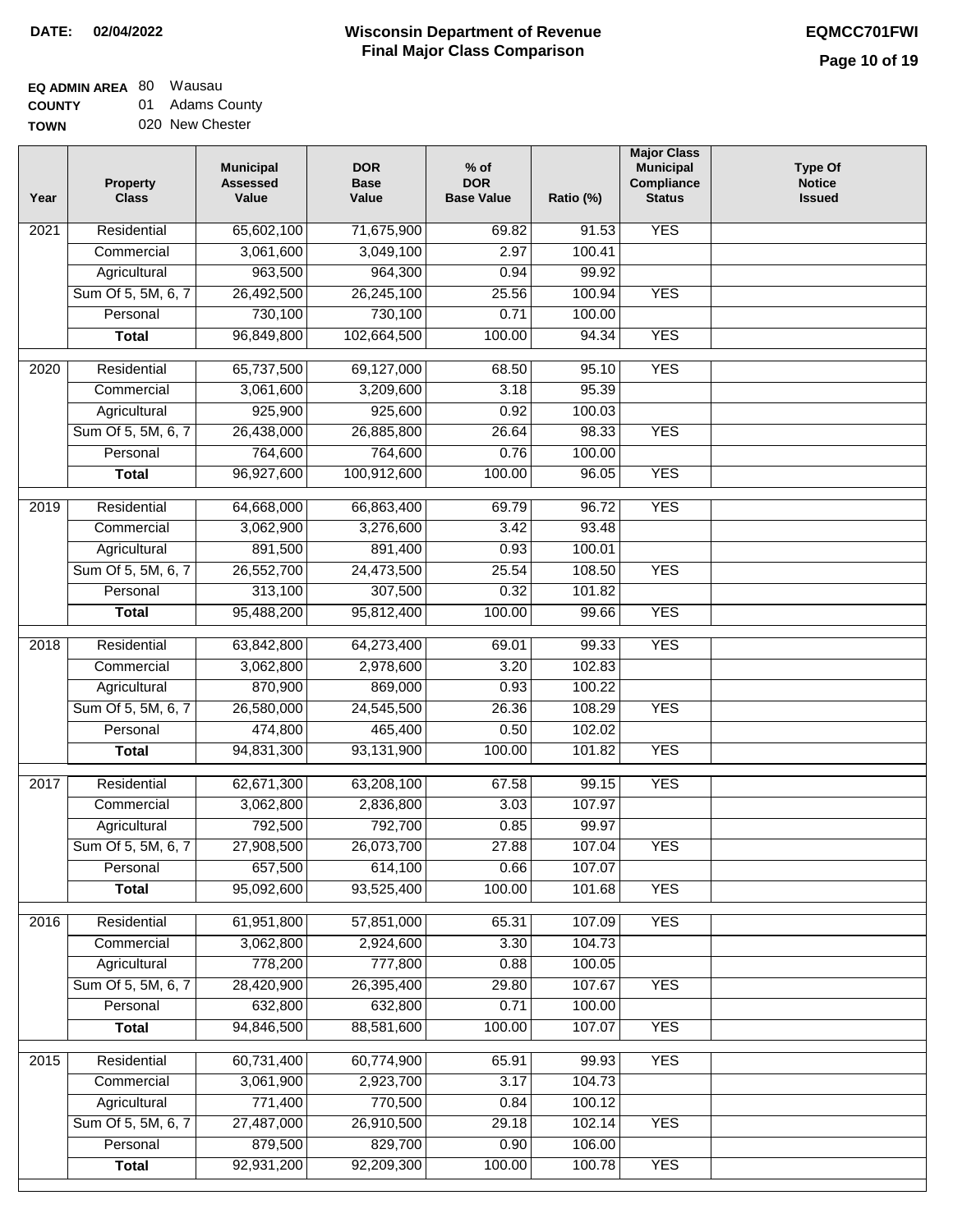# **EQ ADMIN AREA** 80 Wausau

**COUNTY TOWN** 01 Adams County 022 New Haven

| Year | <b>Property</b><br><b>Class</b>    | <b>Municipal</b><br><b>Assessed</b><br>Value | <b>DOR</b><br><b>Base</b><br>Value | $%$ of<br><b>DOR</b><br><b>Base Value</b> | Ratio (%)        | <b>Major Class</b><br><b>Municipal</b><br>Compliance<br><b>Status</b> | <b>Type Of</b><br><b>Notice</b><br><b>Issued</b> |
|------|------------------------------------|----------------------------------------------|------------------------------------|-------------------------------------------|------------------|-----------------------------------------------------------------------|--------------------------------------------------|
| 2021 | Residential                        | 49,244,100                                   | 50,401,200                         | 72.75                                     | 97.70            | <b>YES</b>                                                            |                                                  |
|      | Commercial                         | 1,963,300                                    | 1,726,300                          | 2.49                                      | 113.73           |                                                                       |                                                  |
|      | Agricultural                       | 1,036,200                                    | 1,037,000                          | 1.50                                      | 99.92            |                                                                       |                                                  |
|      | Sum Of 5, 5M, 6, 7                 | 16,229,600                                   | 16,028,000                         | 23.13                                     | 101.26           | <b>YES</b>                                                            |                                                  |
|      | Personal                           | 88,000                                       | 88,000                             | 0.13                                      | 100.00           |                                                                       |                                                  |
|      | <b>Total</b>                       | 68,561,200                                   | 69,280,500                         | 100.00                                    | 98.96            | <b>YES</b>                                                            |                                                  |
| 2020 | Residential                        | 35,867,300                                   | 45,578,700                         | 67.56                                     | 78.69            | $\overline{NO}$                                                       |                                                  |
|      | Commercial                         | 1,617,600                                    | 1,595,600                          | 2.37                                      | 101.38           |                                                                       |                                                  |
|      | Agricultural                       | 1,010,200                                    | 1,011,400                          | 1.50                                      | 99.88            |                                                                       |                                                  |
|      | Sum Of 5, 5M, 6, 7                 | 18,324,500                                   | 19,167,900                         | 28.41                                     | 95.60            | <b>YES</b>                                                            |                                                  |
|      | Personal                           | 88,600                                       | 107,700                            | 0.16                                      | 82.27            |                                                                       |                                                  |
|      | <b>Total</b>                       | 56,908,200                                   | 67,461,300                         | 100.00                                    | 84.36            | $\overline{NO}$                                                       |                                                  |
| 2019 | Residential                        | 35,035,600                                   | 42,062,400                         | 67.49                                     | 83.29            | NO                                                                    |                                                  |
|      | Commercial                         | 1,617,600                                    | 1,628,200                          | 2.61                                      | 99.35            |                                                                       |                                                  |
|      | Agricultural                       | 958,500                                      | 975,900                            | 1.57                                      | 98.22            |                                                                       |                                                  |
|      | Sum Of 5, 5M, 6, 7                 | 17,964,300                                   | 17,539,300                         | 28.14                                     | 102.42           | <b>YES</b>                                                            |                                                  |
|      | Personal                           | 97,300                                       | 115,600                            | 0.19                                      | 84.17            |                                                                       |                                                  |
|      | <b>Total</b>                       | 55,673,300                                   | 62,321,400                         | 100.00                                    | 89.33            | $\overline{NO}$                                                       |                                                  |
|      |                                    |                                              |                                    |                                           |                  |                                                                       |                                                  |
| 2018 | Residential                        | 34,488,200                                   | 38,046,600                         | 66.06                                     | 90.65            | <b>YES</b>                                                            |                                                  |
|      | Commercial                         | 1,617,600                                    | 1,480,200                          | 2.57                                      | 109.28           |                                                                       |                                                  |
|      | Agricultural                       | 954,400                                      | 945,700                            | 1.64                                      | 100.92           |                                                                       |                                                  |
|      | Sum Of 5, 5M, 6, 7                 | 17,764,400                                   | 17,029,200                         | 29.57                                     | 104.32           | <b>YES</b>                                                            |                                                  |
|      | Personal                           | 95,400                                       | 96,000                             | 0.17                                      | 99.38            |                                                                       |                                                  |
|      | <b>Total</b>                       | 54,920,000                                   | 57,597,700                         | 100.00                                    | 95.35            | <b>YES</b>                                                            |                                                  |
| 2017 | Residential                        | 34,050,900                                   | 38,052,600                         | 67.16                                     | 89.48            | <b>NO</b>                                                             |                                                  |
|      | Commercial                         | 1,617,600                                    | 1,407,600                          | 2.48                                      | 114.92           |                                                                       |                                                  |
|      | Agricultural                       | 956,600                                      | 921,700                            | 1.63                                      | 103.79           |                                                                       |                                                  |
|      | Sum Of 5, 5M, 6, 7                 | 17,558,100                                   | 15,793,500                         | 27.87                                     | 111.17           | <b>NO</b>                                                             |                                                  |
|      | Personal                           | 435,400                                      | 483,700                            | 0.85                                      | 90.01            |                                                                       |                                                  |
|      | <b>Total</b>                       | 54,618,600                                   | 56,659,100                         | 100.00                                    | 96.40            | <b>NO</b>                                                             |                                                  |
| 2016 | Residential                        | 34,261,700                                   | 35,153,600                         | 65.50                                     | 97.46            | <b>YES</b>                                                            |                                                  |
|      | Commercial                         | 1,691,400                                    | 1,507,400                          | 2.81                                      | 112.21           |                                                                       |                                                  |
|      | Agricultural                       | 957,700                                      | 905,800                            | 1.69                                      | 105.73           |                                                                       |                                                  |
|      | Sum Of 5, 5M, 6, 7                 | 17,592,600                                   | 15,641,600                         | 29.15                                     | 112.47           | $\overline{NO}$                                                       |                                                  |
|      | Personal                           | 447,400                                      | 458,800                            | 0.85                                      | 97.52            |                                                                       |                                                  |
|      | <b>Total</b>                       | 54,950,800                                   | 53,667,200                         | 100.00                                    | 102.39           | N <sub>O</sub>                                                        |                                                  |
|      |                                    |                                              |                                    |                                           |                  |                                                                       |                                                  |
| 2015 | Residential                        | 33,996,800                                   | 36, 355, 100                       | 65.96                                     | 93.51            | <b>YES</b>                                                            |                                                  |
|      | Commercial                         | 1,691,400<br>959,600                         | 1,541,600<br>898,300               | 2.80<br>1.63                              | 109.72<br>106.82 |                                                                       |                                                  |
|      | Agricultural<br>Sum Of 5, 5M, 6, 7 | 17,340,500                                   | 15,828,800                         | 28.72                                     | 109.55           | <b>YES</b>                                                            |                                                  |
|      | Personal                           | 441,100                                      | 495,600                            | 0.90                                      | 89.00            |                                                                       |                                                  |
|      | <b>Total</b>                       | 54,429,400                                   | 55,119,400                         | 100.00                                    | 98.75            | <b>YES</b>                                                            |                                                  |
|      |                                    |                                              |                                    |                                           |                  |                                                                       |                                                  |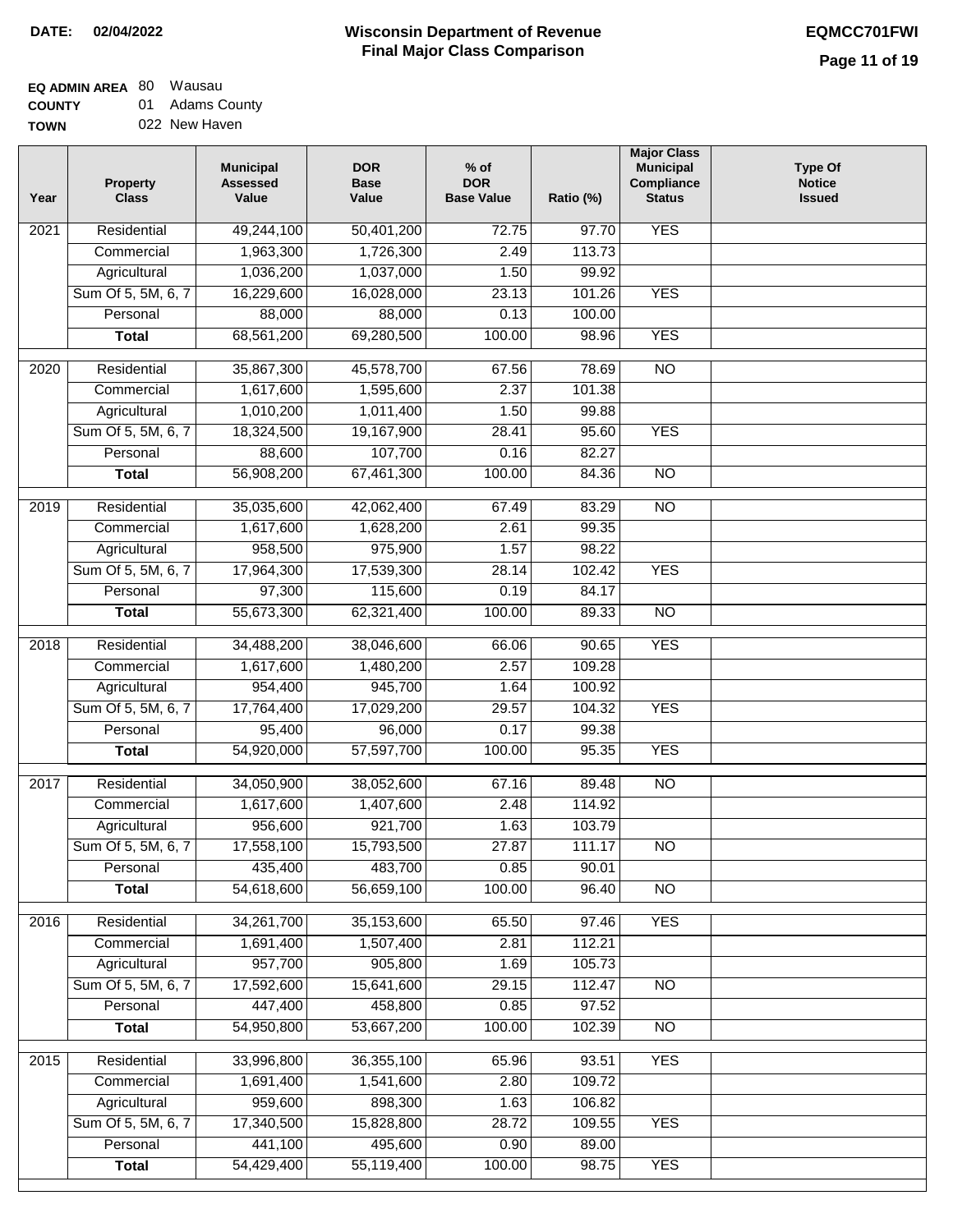## **EQ ADMIN AREA** 80 Wausau

**COUNTY TOWN** 01 Adams County 024 Preston

| Year              | <b>Property</b><br><b>Class</b>    | <b>Municipal</b><br><b>Assessed</b><br>Value | <b>DOR</b><br><b>Base</b><br>Value | $%$ of<br><b>DOR</b><br><b>Base Value</b> | Ratio (%)        | <b>Major Class</b><br><b>Municipal</b><br>Compliance<br><b>Status</b> | <b>Type Of</b><br><b>Notice</b><br><b>Issued</b> |
|-------------------|------------------------------------|----------------------------------------------|------------------------------------|-------------------------------------------|------------------|-----------------------------------------------------------------------|--------------------------------------------------|
| $\overline{2021}$ | Residential                        | 140,114,300                                  | 133,380,900                        | 83.99                                     | 105.05           | <b>YES</b>                                                            |                                                  |
|                   | Commercial                         | 6,011,600                                    | 5,925,400                          | 3.73                                      | 101.45           |                                                                       |                                                  |
|                   | Agricultural                       | 566,700                                      | 566,200                            | 0.36                                      | 100.09           |                                                                       |                                                  |
|                   | Sum Of 5, 5M, 6, 7                 | 17,933,600                                   | 18,375,100                         | 11.57                                     | 97.60            | <b>YES</b>                                                            |                                                  |
|                   | Personal                           | 557,600                                      | 557,600                            | 0.35                                      | 100.00           |                                                                       |                                                  |
|                   | <b>Total</b>                       | 165,183,800                                  | 158,805,200                        | 100.00                                    | 104.02           | <b>YES</b>                                                            |                                                  |
| 2020              | Residential                        | 116,483,700                                  | 139,943,700                        | 84.96                                     | 83.24            | N <sub>O</sub>                                                        |                                                  |
|                   | Commercial                         | 5,263,700                                    | 6,310,600                          | 3.83                                      | 83.41            |                                                                       |                                                  |
|                   | Agricultural                       | 541,400                                      | 541,100                            | 0.33                                      | 100.06           |                                                                       |                                                  |
|                   | Sum Of 5, 5M, 6, 7                 | 15,094,000                                   | 17,168,800                         | 10.42                                     | 87.92            | <b>NO</b>                                                             |                                                  |
|                   | Personal                           | 634,400                                      | 747,200                            | 0.45                                      | 84.90            |                                                                       |                                                  |
|                   | <b>Total</b>                       | 138,017,200                                  | 164,711,400                        | 100.00                                    | 83.79            | $\overline{NO}$                                                       |                                                  |
| $\overline{2019}$ | Residential                        | 115,927,100                                  | 133,915,200                        | 85.30                                     | 86.57            | <b>NO</b>                                                             |                                                  |
|                   | Commercial                         | 5,261,200                                    | 6,439,400                          | 4.10                                      | 81.70            |                                                                       |                                                  |
|                   | Agricultural                       | 499,800                                      | 517,500                            | 0.33                                      | 96.58            |                                                                       |                                                  |
|                   | Sum Of 5, 5M, 6, 7                 | 15,274,400                                   | 15,333,800                         | 9.77                                      | 99.61            |                                                                       |                                                  |
|                   | Personal                           | 679,000                                      | 788,500                            | 0.50                                      | 86.11            |                                                                       |                                                  |
|                   | <b>Total</b>                       | 137,641,500                                  | 156,994,400                        | 100.00                                    | 87.67            | $\overline{NO}$                                                       |                                                  |
| $\overline{2018}$ | Residential                        | 115,148,200                                  | 119,879,100                        | 85.07                                     | 96.05            | <b>YES</b>                                                            |                                                  |
|                   | Commercial                         | 5,261,200                                    | 5,854,000                          | 4.15                                      | 89.87            |                                                                       |                                                  |
|                   | Agricultural                       | 484,800                                      | 488,500                            | 0.35                                      | 99.24            |                                                                       |                                                  |
|                   | Sum Of 5, 5M, 6, 7                 | 14,647,800                                   | 13,788,500                         | 9.78                                      | 106.23           |                                                                       |                                                  |
|                   | Personal                           | 789,700                                      | 913,800                            | 0.65                                      | 86.42            |                                                                       |                                                  |
|                   | <b>Total</b>                       | 136,331,700                                  | 140,923,900                        | 100.00                                    | 96.74            | <b>YES</b>                                                            |                                                  |
|                   |                                    |                                              |                                    |                                           |                  |                                                                       |                                                  |
| 2017              | Residential                        | 114,443,100                                  | 111,132,500                        | 85.88                                     | 102.98           | <b>YES</b>                                                            |                                                  |
|                   | Commercial                         | 4,022,300                                    | 3,754,300                          | 2.90<br>0.37                              | 107.14<br>101.78 |                                                                       |                                                  |
|                   | Agricultural<br>Sum Of 5, 5M, 6, 7 | 486,700<br>14,769,100                        | 478,200<br>13,810,200              | 10.67                                     | 106.94           | <b>YES</b>                                                            |                                                  |
|                   | Personal                           | 246,300                                      | 232,400                            | 0.18                                      | 105.98           |                                                                       |                                                  |
|                   | <b>Total</b>                       | 133,967,500                                  | 129,407,600                        | 100.00                                    | 103.52           | <b>YES</b>                                                            |                                                  |
|                   |                                    |                                              |                                    |                                           |                  |                                                                       |                                                  |
| $\overline{2016}$ | Residential                        | 113,689,300                                  | 108,280,900                        | 85.27                                     | 104.99           | <b>YES</b>                                                            |                                                  |
|                   | Commercial                         | 3,782,100                                    | 3,636,900                          | 2.86                                      | 103.99           |                                                                       |                                                  |
|                   | Agricultural                       | 498,000                                      | 481,600                            | 0.38                                      | 103.41           |                                                                       |                                                  |
|                   | Sum Of 5, 5M, 6, 7                 | 15,290,500                                   | 14,125,800                         | 11.12                                     | 108.25           | <b>YES</b>                                                            |                                                  |
|                   | Personal                           | 501,200                                      | 467,300                            | 0.37                                      | 107.25           |                                                                       |                                                  |
|                   | <b>Total</b>                       | 133,761,100                                  | 126,992,500                        | 100.00                                    | 105.33           | <b>YES</b>                                                            |                                                  |
| $\overline{2015}$ | Residential                        | 113,185,100                                  | 114,677,000                        | 85.73                                     | 98.70            | <b>YES</b>                                                            |                                                  |
|                   | Commercial                         | 3,732,100                                    | 3,590,300                          | 2.68                                      | 103.95           |                                                                       |                                                  |
|                   | Agricultural                       | 391,300                                      | 372,600                            | 0.28                                      | 105.02           |                                                                       |                                                  |
|                   | Sum Of 5, 5M, 6, 7                 | 16,551,100                                   | 14,906,900                         | 11.14                                     | 111.03           | $\overline{NO}$                                                       |                                                  |
|                   | Personal                           | 226,000                                      | 226,000                            | 0.17                                      | 100.00           |                                                                       |                                                  |
|                   | <b>Total</b>                       | 134,085,600                                  | 133,772,800                        | 100.00                                    | 100.23           | N <sub>O</sub>                                                        |                                                  |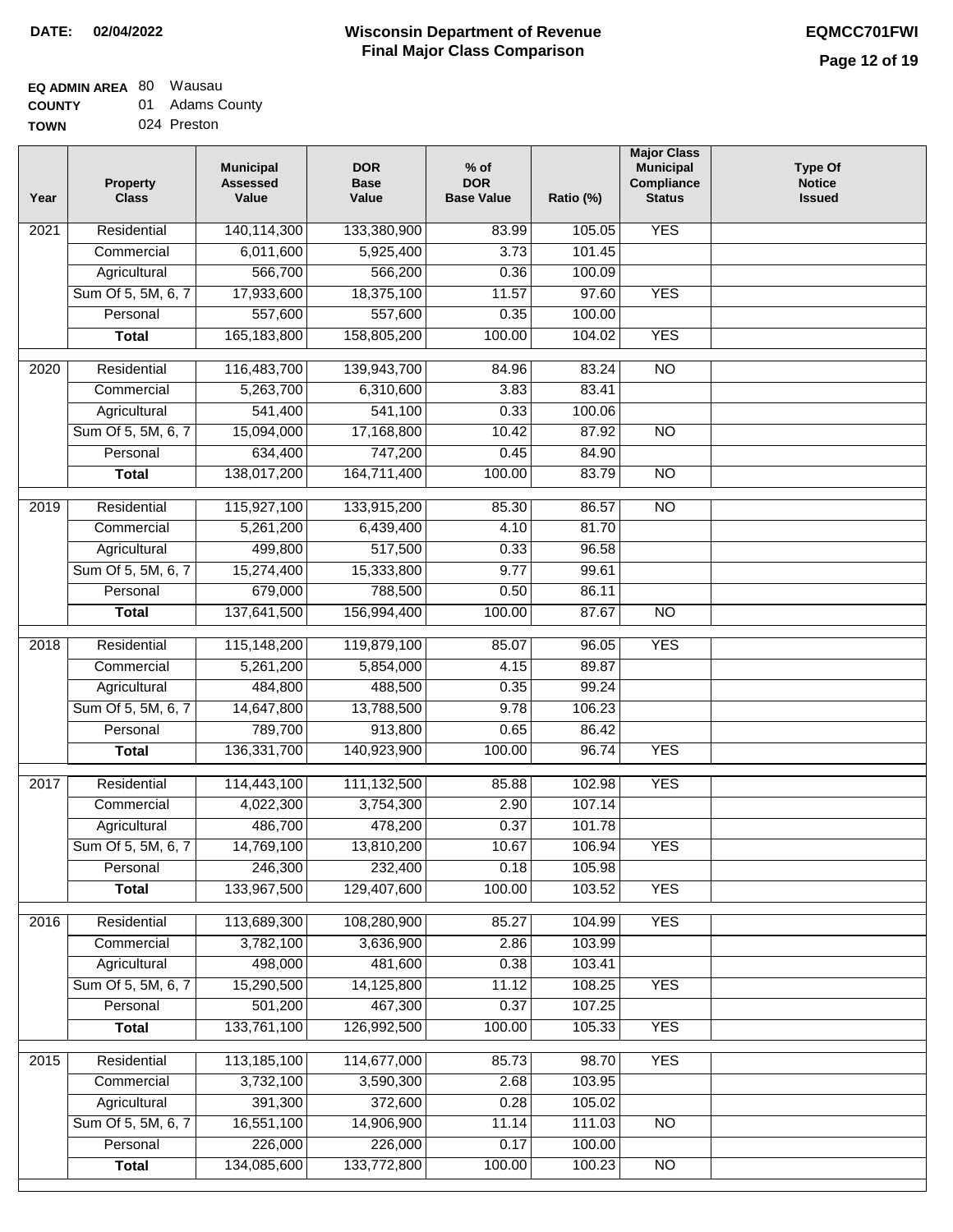| --------    |            |
|-------------|------------|
| <b>TOWN</b> | 026 Quincy |

| Year              | <b>Property</b><br><b>Class</b> | <b>Municipal</b><br><b>Assessed</b><br>Value | <b>DOR</b><br><b>Base</b><br>Value | $%$ of<br><b>DOR</b><br><b>Base Value</b> | Ratio (%) | <b>Major Class</b><br><b>Municipal</b><br>Compliance<br><b>Status</b> | <b>Type Of</b><br><b>Notice</b><br><b>Issued</b> |
|-------------------|---------------------------------|----------------------------------------------|------------------------------------|-------------------------------------------|-----------|-----------------------------------------------------------------------|--------------------------------------------------|
| $\overline{202}1$ | Residential                     | 160,643,700                                  | 204,259,100                        | 90.46                                     | 78.65     | <b>NO</b>                                                             |                                                  |
|                   | Commercial                      | 5,214,700                                    | 5,868,300                          | 2.60                                      | 88.86     |                                                                       |                                                  |
|                   | Agricultural                    | 539,300                                      | 538,600                            | 0.24                                      | 100.13    |                                                                       |                                                  |
|                   | Sum Of 5, 5M, 6, 7              | 11,348,300                                   | 12,228,800                         | 5.42                                      | 92.80     |                                                                       |                                                  |
|                   | Personal                        | 2,363,400                                    | 2,895,600                          | 1.28                                      | 81.62     |                                                                       |                                                  |
|                   | <b>Total</b>                    | 180,109,400                                  | 225,790,400                        | 100.00                                    | 79.77     | $\overline{NO}$                                                       | 1st Notice of Non-Compliance                     |
| $\overline{2020}$ | Residential                     | 159,066,400                                  | 196,389,600                        | 89.86                                     | 81.00     | $\overline{10}$                                                       |                                                  |
|                   | Commercial                      | 5,184,500                                    | 6,236,400                          | 2.85                                      | 83.13     |                                                                       |                                                  |
|                   | Agricultural                    | 519,000                                      | 519,000                            | 0.24                                      | 100.00    |                                                                       |                                                  |
|                   | Sum Of 5, 5M, 6, 7              | 11,190,200                                   | 12,354,900                         | 5.65                                      | 90.57     |                                                                       |                                                  |
|                   | Personal                        | 2,425,200                                    | 3,044,500                          | 1.39                                      | 79.66     |                                                                       |                                                  |
|                   | <b>Total</b>                    | 178,385,300                                  | 218,544,400                        | 100.00                                    | 81.62     | $\overline{NO}$                                                       |                                                  |
| 2019              | Residential                     | 157,624,800                                  | 181,788,200                        | 89.83                                     | 86.71     | $\overline{10}$                                                       |                                                  |
|                   | Commercial                      | 5,026,400                                    | 6,161,200                          | 3.04                                      | 81.58     |                                                                       |                                                  |
|                   | Agricultural                    | 462,400                                      | 499,300                            | 0.25                                      | 92.61     |                                                                       |                                                  |
|                   | Sum Of 5, 5M, 6, 7              | 11,186,500                                   | 11,088,600                         | 5.48                                      | 100.88    |                                                                       |                                                  |
|                   | Personal                        | 2,403,600                                    | 2,821,200                          | 1.39                                      | 85.20     |                                                                       |                                                  |
|                   | <b>Total</b>                    | 176,703,700                                  | 202,358,500                        | 100.00                                    | 87.32     | $\overline{NO}$                                                       |                                                  |
| 2018              | Residential                     | 155,547,100                                  | 175,876,300                        | 89.95                                     | 88.44     | $\overline{10}$                                                       |                                                  |
|                   | Commercial                      | 5,051,200                                    | 5,626,700                          | 2.88                                      | 89.77     |                                                                       |                                                  |
|                   | Agricultural                    | 464,300                                      | 488,000                            | 0.25                                      | 95.14     |                                                                       |                                                  |
|                   | Sum Of 5, 5M, 6, 7              | 11,562,400                                   | 10,852,700                         | 5.55                                      | 106.54    |                                                                       |                                                  |
|                   | Personal                        | 2,422,400                                    | 2,690,300                          | 1.38                                      | 90.04     |                                                                       |                                                  |
|                   | <b>Total</b>                    | 175,047,400                                  | 195,534,000                        | 100.00                                    | 89.52     | <b>NO</b>                                                             |                                                  |
| 2017              | Residential                     | 154,610,200                                  | 161,857,700                        | 89.44                                     | 95.52     | <b>YES</b>                                                            |                                                  |
|                   | Commercial                      | 5,024,300                                    | 5,330,300                          | 2.95                                      | 94.26     |                                                                       |                                                  |
|                   | Agricultural                    | 464,600                                      | 474,800                            | 0.26                                      | 97.85     |                                                                       |                                                  |
|                   | Sum Of 5, 5M, 6, 7              | 11,551,400                                   | 10,773,700                         | 5.95                                      | 107.22    |                                                                       |                                                  |
|                   | Personal                        | 2,430,900                                    | 2,532,200                          | 1.40                                      | 96.00     |                                                                       |                                                  |
|                   | <b>Total</b>                    | 174,081,400                                  | 180,968,700                        | 100.00                                    | 96.19     | <b>YES</b>                                                            |                                                  |
| 2016              | Residential                     | 153,522,800                                  | 157,471,500                        | 89.30                                     | 97.49     | <b>YES</b>                                                            |                                                  |
|                   | Commercial                      | 4,804,100                                    | 5,257,600                          | 2.98                                      | 91.37     |                                                                       |                                                  |
|                   | Agricultural                    | 465,400                                      | 469,400                            | 0.27                                      | 99.15     |                                                                       |                                                  |
|                   | Sum Of 5, 5M, 6, 7              | 11,621,400                                   | 10,665,800                         | 6.05                                      | 108.96    |                                                                       |                                                  |
|                   | Personal                        | 2,441,500                                    | 2,469,900                          | 1.40                                      | 98.85     |                                                                       |                                                  |
|                   | <b>Total</b>                    | 172,855,200                                  | 176,334,200                        | 100.00                                    | 98.03     | <b>YES</b>                                                            |                                                  |
| 2015              | Residential                     | 152,731,100                                  | 154,923,500                        | 89.16                                     | 98.58     | <b>YES</b>                                                            |                                                  |
|                   | Commercial                      | 4,734,800                                    | 5,187,500                          | 2.99                                      | 91.27     |                                                                       |                                                  |
|                   | Agricultural                    | 465,300                                      | 463,200                            | 0.27                                      | 100.45    |                                                                       |                                                  |
|                   | Sum Of 5, 5M, 6, 7              | 11,755,800                                   | 10,693,900                         | 6.15                                      | 109.93    | <b>YES</b>                                                            |                                                  |
|                   | Personal                        | 2,459,900                                    | 2,484,800                          | 1.43                                      | 99.00     |                                                                       |                                                  |
|                   | <b>Total</b>                    | 172,146,900                                  | 173,752,900                        | 100.00                                    | 99.08     | <b>YES</b>                                                            |                                                  |
|                   |                                 |                                              |                                    |                                           |           |                                                                       |                                                  |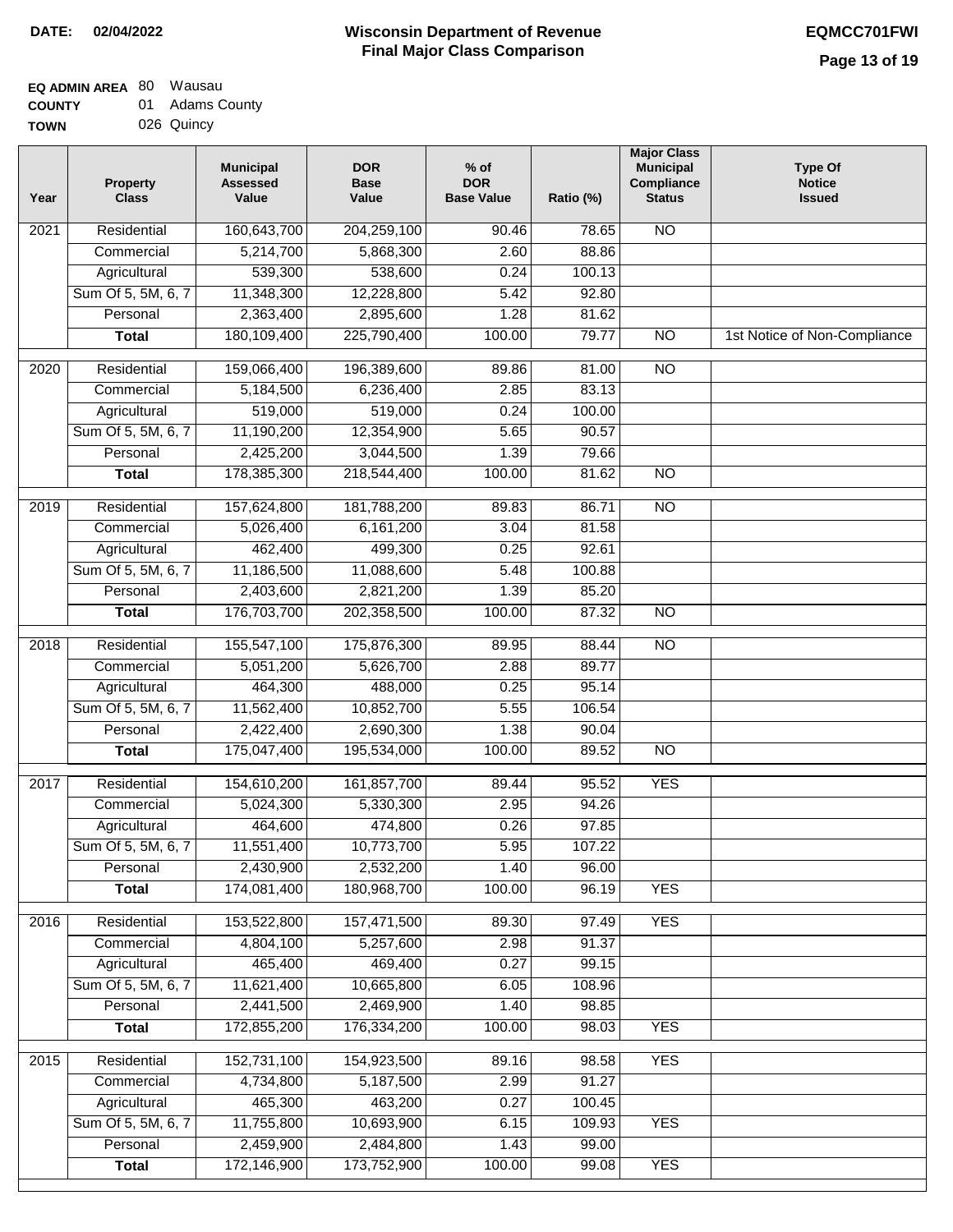#### **Wisconsin Department of Revenue Final Major Class Comparison DATE: 02/04/2022 EQMCC701FWI**

٦

#### **EQ ADMIN AREA** 80 Wausau **COUNTY** 01 Adams County

**TOWN** 028 Richfield

| Year             | <b>Property</b><br><b>Class</b> | <b>Municipal</b><br><b>Assessed</b><br>Value | <b>DOR</b><br><b>Base</b><br>Value | $%$ of<br><b>DOR</b><br><b>Base Value</b> | Ratio (%) | <b>Major Class</b><br><b>Municipal</b><br>Compliance<br><b>Status</b> | <b>Type Of</b><br><b>Notice</b><br><b>Issued</b> |
|------------------|---------------------------------|----------------------------------------------|------------------------------------|-------------------------------------------|-----------|-----------------------------------------------------------------------|--------------------------------------------------|
| 2021             | Residential                     | 11,294,100                                   | 12,730,200                         | 34.71                                     | 88.72     | <b>NO</b>                                                             |                                                  |
|                  | Commercial                      | 6,288,700                                    | 5,888,400                          | 16.05                                     | 106.80    | <b>YES</b>                                                            |                                                  |
|                  | Agricultural                    | 1,249,800                                    | 1,300,400                          | 3.55                                      | 96.11     |                                                                       |                                                  |
|                  | Sum Of 5, 5M, 6, 7              | 16,817,200                                   | 16,651,700                         | 45.40                                     | 100.99    | <b>YES</b>                                                            |                                                  |
|                  | Personal                        | 104,900                                      | 109,200                            | 0.30                                      | 96.06     |                                                                       |                                                  |
|                  | <b>Total</b>                    | 35,754,700                                   | 36,679,900                         | 100.00                                    | 97.48     | $\overline{NO}$                                                       |                                                  |
| $\frac{1}{2020}$ | Residential                     | 11,279,900                                   | 12,226,500                         | 33.46                                     | 92.26     | <b>YES</b>                                                            |                                                  |
|                  | Commercial                      | 6,261,000                                    | 6,300,600                          | 17.24                                     | 99.37     | <b>YES</b>                                                            |                                                  |
|                  | Agricultural                    | 1,224,800                                    | 1,250,100                          | 3.42                                      | 97.98     |                                                                       |                                                  |
|                  | Sum Of 5, 5M, 6, 7              | 16,661,900                                   | 16,647,700                         | 45.56                                     | 100.09    | <b>YES</b>                                                            |                                                  |
|                  | Personal                        | 112,000                                      | 114,300                            | 0.31                                      | 97.99     |                                                                       |                                                  |
|                  | <b>Total</b>                    | 35,539,600                                   | 36,539,200                         | 100.00                                    | 97.26     | <b>YES</b>                                                            |                                                  |
|                  |                                 |                                              |                                    |                                           |           |                                                                       |                                                  |
| $\frac{1}{2019}$ | Residential                     | 10,532,500                                   | 11,273,800                         | 32.74                                     | 93.42     | <b>YES</b>                                                            |                                                  |
|                  | Commercial                      | 6,261,000                                    | 6,429,200                          | 18.67                                     | 97.38     | <b>YES</b>                                                            |                                                  |
|                  | Agricultural                    | 1,203,900                                    | 1,204,100                          | 3.50                                      | 99.98     |                                                                       |                                                  |
|                  | Sum Of 5, 5M, 6, 7              | 16,434,100                                   | 15,321,500                         | 44.49                                     | 107.26    | <b>YES</b>                                                            |                                                  |
|                  | Personal                        | 210,600                                      | 210,600                            | 0.61                                      | 100.00    |                                                                       |                                                  |
|                  | <b>Total</b>                    | 34,642,100                                   | 34,439,200                         | 100.00                                    | 100.59    | <b>YES</b>                                                            |                                                  |
| 2018             | Residential                     | 10,122,200                                   | 10,349,900                         | 33.54                                     | 97.80     | <b>YES</b>                                                            |                                                  |
|                  | Commercial                      | 3,261,400                                    | 3,116,700                          | 10.10                                     | 104.64    | <b>YES</b>                                                            |                                                  |
|                  | Agricultural                    | 1,160,400                                    | 1,161,900                          | 3.77                                      | 99.87     |                                                                       |                                                  |
|                  | Sum Of 5, 5M, 6, 7              | 17,046,200                                   | 16,021,300                         | 51.92                                     | 106.40    | <b>YES</b>                                                            |                                                  |
|                  | Personal                        | 209,400                                      | 209,400                            | 0.68                                      | 100.00    |                                                                       |                                                  |
|                  | <b>Total</b>                    | 31,799,600                                   | 30,859,200                         | 100.00                                    | 103.05    | <b>YES</b>                                                            |                                                  |
| 2017             | Residential                     | 10,116,400                                   | 9,998,500                          | 33.98                                     | 101.18    | <b>YES</b>                                                            |                                                  |
|                  | Commercial                      | 3,348,200                                    | 2,968,200                          | 10.09                                     | 112.80    | N <sub>O</sub>                                                        |                                                  |
|                  | Agricultural                    | 1,182,500                                    | 1,126,300                          | 3.83                                      | 104.99    |                                                                       |                                                  |
|                  | Sum Of 5, 5M, 6, 7              | 16,335,900                                   | 14,936,000                         | 50.77                                     | 109.37    | <b>YES</b>                                                            |                                                  |
|                  | Personal                        | 411,400                                      | 391,800                            | 1.33                                      | 105.00    |                                                                       |                                                  |
|                  | <b>Total</b>                    | 31,394,400                                   | 29,420,800                         | 100.00                                    | 106.71    | N <sub>O</sub>                                                        | 2nd Notice of Non-Compliance                     |
| 2016             | Residential                     | 10,128,000                                   | 9,712,800                          | 35.56                                     | 104.27    | <b>YES</b>                                                            |                                                  |
|                  | Commercial                      | 2,400,100                                    | 2,129,100                          | 7.79                                      | 112.73    |                                                                       |                                                  |
|                  | Agricultural                    | 1,156,800                                    | 1,101,400                          | 4.03                                      | 105.03    |                                                                       |                                                  |
|                  | Sum Of 5, 5M, 6, 7              | 16,299,000                                   | 14,013,400                         | 51.30                                     | 116.31    | <b>NO</b>                                                             |                                                  |
|                  | Personal                        | 377,500                                      | 359,500                            | 1.32                                      | 105.01    |                                                                       |                                                  |
|                  | <b>Total</b>                    | 30,361,400                                   | 27,316,200                         | 100.00                                    | 111.15    | $\overline{NO}$                                                       | 1st Notice of Non-Compliance                     |
|                  |                                 |                                              |                                    |                                           |           |                                                                       |                                                  |
| 2015             | Residential                     | 10,036,100                                   | 10,233,700                         | 36.66                                     | 98.07     | <b>YES</b>                                                            |                                                  |
|                  | Commercial                      | 2,217,500                                    | 1,955,200                          | 7.00                                      | 113.42    | $\overline{NO}$                                                       |                                                  |
|                  | Agricultural                    | 1,140,900                                    | 1,087,800                          | 3.90                                      | 104.88    |                                                                       |                                                  |
|                  | Sum Of 5, 5M, 6, 7              | 16,010,100                                   | 14,276,500                         | 51.14                                     | 112.14    | $\overline{NO}$                                                       |                                                  |
|                  | Personal                        | 379,300                                      | 361,300                            | 1.29                                      | 104.98    |                                                                       |                                                  |
|                  | <b>Total</b>                    | 29,783,900                                   | 27,914,500                         | 100.00                                    | 106.70    | $\overline{NO}$                                                       |                                                  |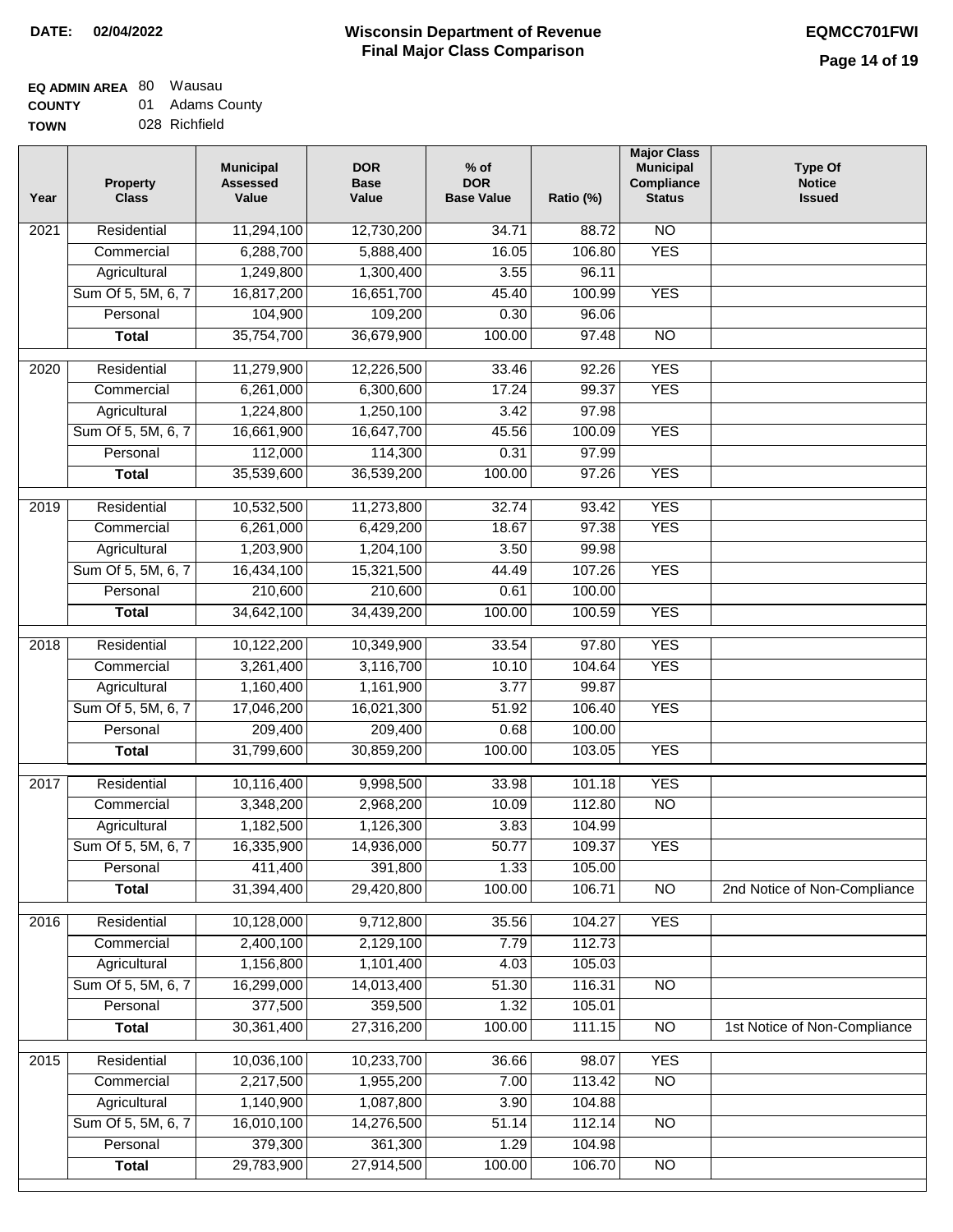#### **Wisconsin Department of Revenue Final Major Class Comparison DATE: 02/04/2022 EQMCC701FWI**

٦

| ------      | .        |  |
|-------------|----------|--|
| <b>TOWN</b> | 030 Rome |  |

| Year | <b>Property</b><br><b>Class</b> | <b>Municipal</b><br><b>Assessed</b><br>Value | <b>DOR</b><br><b>Base</b><br>Value | $%$ of<br><b>DOR</b><br><b>Base Value</b> | Ratio (%) | <b>Major Class</b><br><b>Municipal</b><br>Compliance<br><b>Status</b> | <b>Type Of</b><br><b>Notice</b><br><b>Issued</b> |
|------|---------------------------------|----------------------------------------------|------------------------------------|-------------------------------------------|-----------|-----------------------------------------------------------------------|--------------------------------------------------|
| 2021 | Residential                     | 618,281,500                                  | 750,457,800                        | 90.57                                     | 82.39     | <b>NO</b>                                                             |                                                  |
|      | Commercial                      | 61,587,000                                   | 61,201,700                         | 7.39                                      | 100.63    |                                                                       |                                                  |
|      | Agricultural                    | 75,000                                       | 89,300                             | 0.01                                      | 83.99     |                                                                       |                                                  |
|      | Sum Of 5, 5M, 6, 7              | 11,176,800                                   | 14,759,100                         | 1.78                                      | 75.73     |                                                                       |                                                  |
|      | Personal                        | 1,730,300                                    | 2,059,900                          | 0.25                                      | 84.00     |                                                                       |                                                  |
|      | <b>Total</b>                    | 692,850,600                                  | 828,567,800                        | 100.00                                    | 83.62     | N <sub>O</sub>                                                        |                                                  |
| 2020 | Residential                     | 609,665,800                                  | 717,850,100                        | 90.45                                     | 84.93     | $\overline{10}$                                                       |                                                  |
|      | Commercial                      | 59,002,600                                   | 61,662,700                         | 7.77                                      | 95.69     |                                                                       |                                                  |
|      | Agricultural                    | 75,000                                       | 86,100                             | 0.01                                      | 87.11     |                                                                       |                                                  |
|      | Sum Of 5, 5M, 6, 7              | 9,118,700                                    | 11,590,100                         | 1.46                                      | 78.68     |                                                                       |                                                  |
|      | Personal                        | 2,099,000                                    | 2,412,600                          | 0.30                                      | 87.00     |                                                                       |                                                  |
|      | <b>Total</b>                    | 679,961,100                                  | 793,601,600                        | 100.00                                    | 85.68     | $\overline{NO}$                                                       |                                                  |
|      |                                 |                                              |                                    |                                           |           |                                                                       |                                                  |
| 2019 | Residential                     | 599,974,200                                  | 660,228,300                        | 89.50                                     | 90.87     | <b>YES</b>                                                            |                                                  |
|      | Commercial                      | 56,760,000                                   | 60,241,000                         | 8.17                                      | 94.22     |                                                                       |                                                  |
|      | Agricultural                    | 73,300                                       | 78,200                             | 0.01                                      | 93.73     |                                                                       |                                                  |
|      | Sum Of 5, 5M, 6, 7              | 9,506,600                                    | 11,444,000                         | 1.55                                      | 83.07     |                                                                       |                                                  |
|      | Personal                        | 5,327,100                                    | 5,667,200                          | 0.77                                      | 94.00     |                                                                       |                                                  |
|      | <b>Total</b>                    | 671,641,200                                  | 737,658,700                        | 100.00                                    | 91.05     | <b>YES</b>                                                            |                                                  |
| 2018 | Residential                     | 590,091,700                                  | 618,485,200                        | 90.91                                     | 95.41     | <b>YES</b>                                                            |                                                  |
|      | Commercial                      | 48,192,500                                   | 47, 155, 300                       | 6.93                                      | 102.20    |                                                                       |                                                  |
|      | Agricultural                    | 76,000                                       | 76,100                             | 0.01                                      | 99.87     |                                                                       |                                                  |
|      | Sum Of 5, 5M, 6, 7              | 11,551,200                                   | 13,547,000                         | 1.99                                      | 85.27     |                                                                       |                                                  |
|      | Personal                        | 1,079,400                                    | 1,079,400                          | 0.16                                      | 100.00    |                                                                       |                                                  |
|      | <b>Total</b>                    | 650,990,800                                  | 680,343,000                        | 100.00                                    | 95.69     | <b>YES</b>                                                            |                                                  |
| 2017 | Residential                     | 585,481,300                                  | 579,357,200                        | 92.17                                     | 101.06    | <b>YES</b>                                                            |                                                  |
|      | Commercial                      | 36,749,600                                   | 33,715,300                         | 5.36                                      | 109.00    |                                                                       |                                                  |
|      | Agricultural                    | 74,000                                       | 74,300                             | 0.01                                      | 99.60     |                                                                       |                                                  |
|      | Sum Of 5, 5M, 6, 7              | 11,444,900                                   | 13,202,600                         | 2.10                                      | 86.69     |                                                                       |                                                  |
|      | Personal                        | 2,235,300                                    | 2,235,300                          | 0.36                                      | 100.00    |                                                                       |                                                  |
|      | <b>Total</b>                    | 635,985,100                                  | 628,584,700                        | 100.00                                    | 101.18    | <b>YES</b>                                                            |                                                  |
|      |                                 |                                              |                                    |                                           |           |                                                                       |                                                  |
| 2016 | Residential                     | 581,237,900                                  | 568,579,600                        | 94.79                                     | 102.23    | <b>YES</b>                                                            |                                                  |
|      | Commercial                      | 18,999,100                                   | 16,618,200                         | 2.77                                      | 114.33    |                                                                       |                                                  |
|      | Agricultural                    | 71,300                                       | 71,600                             | 0.01                                      | 99.58     |                                                                       |                                                  |
|      | Sum Of 5, 5M, 6, 7              | 11,427,300                                   | 12,482,400                         | 2.08                                      | 91.55     |                                                                       |                                                  |
|      | Personal                        | 2,108,500                                    | 2,108,500                          | 0.35                                      | 100.00    |                                                                       |                                                  |
|      | <b>Total</b>                    | 613,844,100                                  | 599,860,300                        | 100.00                                    | 102.33    | <b>YES</b>                                                            |                                                  |
| 2015 | Residential                     | 578,758,700                                  | 548,418,400                        | 94.60                                     | 105.53    | <b>YES</b>                                                            |                                                  |
|      | Commercial                      | 18,594,900                                   | 16,427,500                         | 2.83                                      | 113.19    |                                                                       |                                                  |
|      | Agricultural                    | 75,700                                       | 70,700                             | 0.01                                      | 107.07    |                                                                       |                                                  |
|      | Sum Of 5, 5M, 6, 7              | 11,241,100                                   | 12,752,600                         | 2.20                                      | 88.15     |                                                                       |                                                  |
|      | Personal                        | 2,188,600                                    | 2,045,500                          | 0.35                                      | 107.00    |                                                                       |                                                  |
|      | <b>Total</b>                    | 610,859,000                                  | 579,714,700                        | 100.00                                    | 105.37    | <b>YES</b>                                                            |                                                  |
|      |                                 |                                              |                                    |                                           |           |                                                                       |                                                  |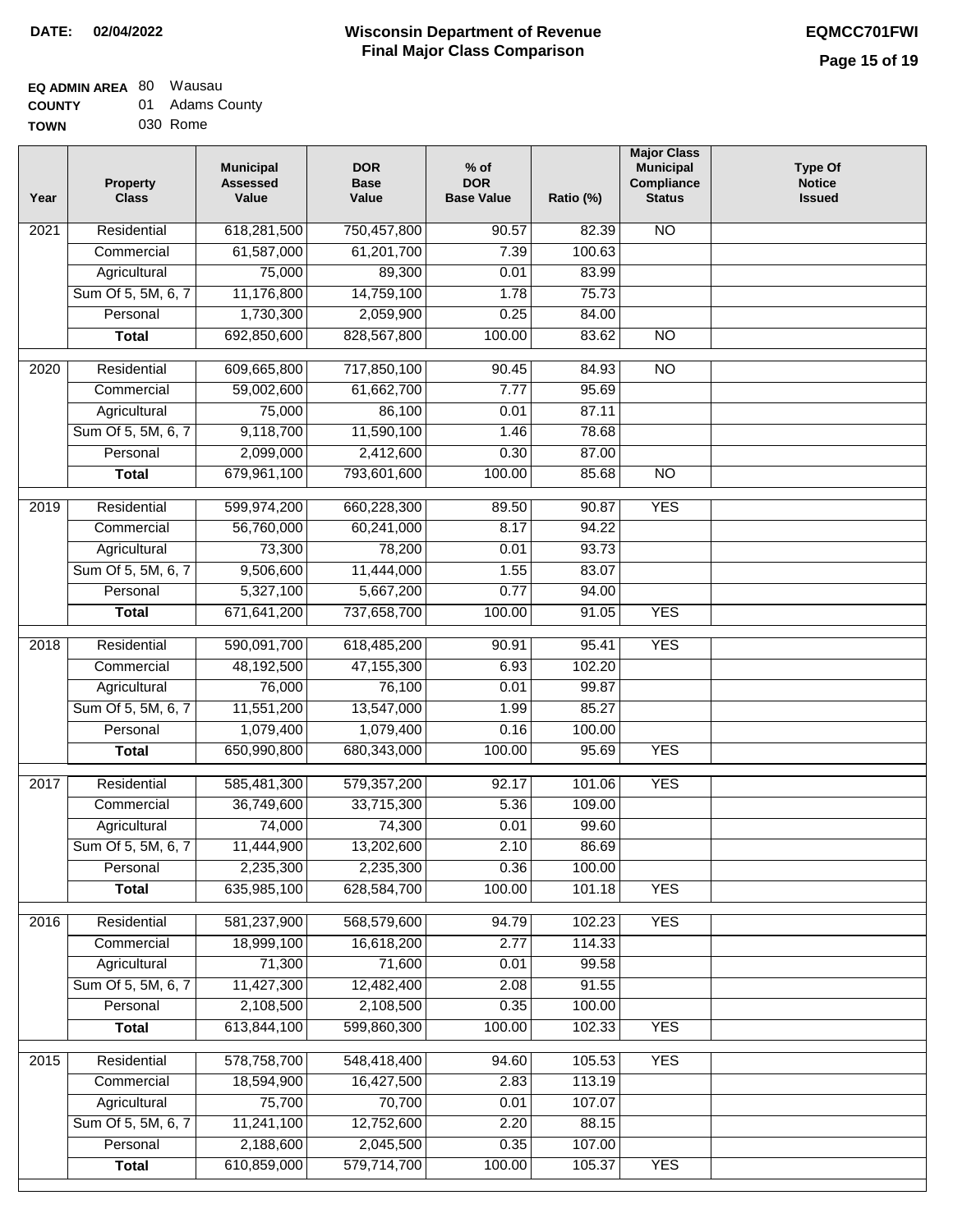## **EQ ADMIN AREA** 80 Wausau

**COUNTY TOWN** 01 Adams County

| 032 Springville |
|-----------------|
|                 |

| Year | <b>Property</b><br><b>Class</b> | <b>Municipal</b><br><b>Assessed</b><br>Value | <b>DOR</b><br><b>Base</b><br>Value | $%$ of<br><b>DOR</b><br><b>Base Value</b> | Ratio (%) | <b>Major Class</b><br><b>Municipal</b><br>Compliance<br><b>Status</b> | <b>Type Of</b><br><b>Notice</b><br><b>Issued</b> |
|------|---------------------------------|----------------------------------------------|------------------------------------|-------------------------------------------|-----------|-----------------------------------------------------------------------|--------------------------------------------------|
| 2021 | Residential                     | 80,197,900                                   | 104,264,500                        | 76.75                                     | 76.92     | <b>NO</b>                                                             |                                                  |
|      | Commercial                      | 3,080,700                                    | 3,159,700                          | 2.33                                      | 97.50     |                                                                       |                                                  |
|      | Agricultural                    | 1,056,700                                    | 1,056,600                          | 0.78                                      | 100.01    |                                                                       |                                                  |
|      | Sum Of 5, 5M, 6, 7              | 21,198,200                                   | 26,603,500                         | 19.58                                     | 79.68     | $\overline{NO}$                                                       |                                                  |
|      | Personal                        | 596,100                                      | 766,000                            | 0.56                                      | 77.82     |                                                                       |                                                  |
|      | <b>Total</b>                    | 106,129,600                                  | 135,850,300                        | 100.00                                    | 78.12     | $\overline{NO}$                                                       | 1st Notice of Non-Compliance                     |
| 2020 | Residential                     | 79,206,400                                   | 101,969,000                        | 75.95                                     | 77.68     | $\overline{10}$                                                       |                                                  |
|      | Commercial                      | 3,080,400                                    | 3,397,100                          | 2.53                                      | 90.68     |                                                                       |                                                  |
|      | Agricultural                    | 1,015,500                                    | 1,015,000                          | 0.76                                      | 100.05    |                                                                       |                                                  |
|      | Sum Of 5, 5M, 6, 7              | 20,563,200                                   | 26,986,200                         | 20.10                                     | 76.20     | $\overline{NO}$                                                       |                                                  |
|      | Personal                        | 624,500                                      | 898,600                            | 0.67                                      | 69.50     |                                                                       |                                                  |
|      | <b>Total</b>                    | 104,490,000                                  | 134,265,900                        | 100.00                                    | 77.82     | $\overline{NO}$                                                       |                                                  |
|      |                                 |                                              |                                    |                                           |           |                                                                       |                                                  |
| 2019 | Residential                     | 78,858,500                                   | 106,803,100                        | 77.23                                     | 73.84     | <b>NO</b>                                                             |                                                  |
|      | Commercial                      | 3,026,000                                    | 3,386,600                          | 2.45                                      | 89.35     |                                                                       |                                                  |
|      | Agricultural                    | 894,100                                      | 968,000                            | 0.70                                      | 92.37     |                                                                       |                                                  |
|      | Sum Of 5, 5M, 6, 7              | 21,083,000                                   | 26,311,600                         | 19.03                                     | 80.13     | $\overline{NO}$                                                       |                                                  |
|      | Personal                        | 664,100                                      | 830,100                            | 0.60                                      | 80.00     |                                                                       |                                                  |
|      | <b>Total</b>                    | 104,525,700                                  | 138,299,400                        | 100.00                                    | 75.58     | <b>NO</b>                                                             |                                                  |
| 2018 | Residential                     | 78,093,100                                   | 90,456,800                         | 75.51                                     | 86.33     | $\overline{NO}$                                                       |                                                  |
|      | Commercial                      | 3,026,000                                    | 3,078,700                          | 2.57                                      | 98.29     |                                                                       |                                                  |
|      | Agricultural                    | 895,700                                      | 940,800                            | 0.79                                      | 95.21     |                                                                       |                                                  |
|      | Sum Of 5, 5M, 6, 7              | 20,755,900                                   | 24,530,200                         | 20.48                                     | 84.61     | <b>NO</b>                                                             |                                                  |
|      | Personal                        | 644,300                                      | 781,900                            | 0.65                                      | 82.40     |                                                                       |                                                  |
|      | <b>Total</b>                    | 103,415,000                                  | 119,788,400                        | 100.00                                    | 86.33     | $\overline{10}$                                                       |                                                  |
| 2017 | Residential                     | 77,011,334                                   | 85,568,000                         | 76.11                                     | 90.00     | <b>YES</b>                                                            |                                                  |
|      | Commercial                      | 3,026,000                                    | 2,932,100                          | 2.61                                      | 103.20    |                                                                       |                                                  |
|      | Agricultural                    | 896,300                                      | 922,500                            | 0.82                                      | 97.16     |                                                                       |                                                  |
|      | Sum Of 5, 5M, 6, 7              | 20,560,600                                   | 22,043,900                         | 19.61                                     | 93.27     | <b>YES</b>                                                            |                                                  |
|      | Personal                        | 876,800                                      | 963,600                            | 0.86                                      | 90.99     |                                                                       |                                                  |
|      | <b>Total</b>                    | 102,371,034                                  | 112,430,100                        | 100.00                                    | 91.05     | <b>YES</b>                                                            |                                                  |
| 2016 | Residential                     | 76,479,434                                   | 82,409,200                         | 76.08                                     | 92.80     | <b>YES</b>                                                            |                                                  |
|      | Commercial                      | 3,014,600                                    | 3,009,900                          | 2.78                                      | 100.16    |                                                                       |                                                  |
|      | Agricultural                    | 888,300                                      | 899,800                            | 0.83                                      | 98.72     |                                                                       |                                                  |
|      | Sum Of 5, 5M, 6, 7              | 20,515,900                                   | 21,139,000                         | 19.51                                     | 97.05     | <b>YES</b>                                                            |                                                  |
|      | Personal                        | 803,100                                      | 866,100                            | 0.80                                      | 92.73     |                                                                       |                                                  |
|      | <b>Total</b>                    | 101,701,334                                  | 108,324,000                        | 100.00                                    | 93.89     | <b>YES</b>                                                            |                                                  |
|      |                                 |                                              |                                    |                                           |           |                                                                       |                                                  |
| 2015 | Residential                     | 75,788,634                                   | 75,567,700                         | 73.45                                     | 100.29    | <b>YES</b>                                                            |                                                  |
|      | Commercial                      | 2,990,200                                    | 2,983,600                          | 2.90                                      | 100.22    |                                                                       |                                                  |
|      | Agricultural                    | 854,800                                      | 855,200                            | 0.83                                      | 99.95     |                                                                       |                                                  |
|      | Sum Of 5, 5M, 6, 7              | 21,163,300                                   | 22,631,100                         | 22.00                                     | 93.51     | <b>YES</b>                                                            |                                                  |
|      | Personal                        | 838,800                                      | 838,800                            | 0.82                                      | 100.00    |                                                                       |                                                  |
|      | <b>Total</b>                    | 101,635,734                                  | 102,876,400                        | 100.00                                    | 98.79     | <b>YES</b>                                                            |                                                  |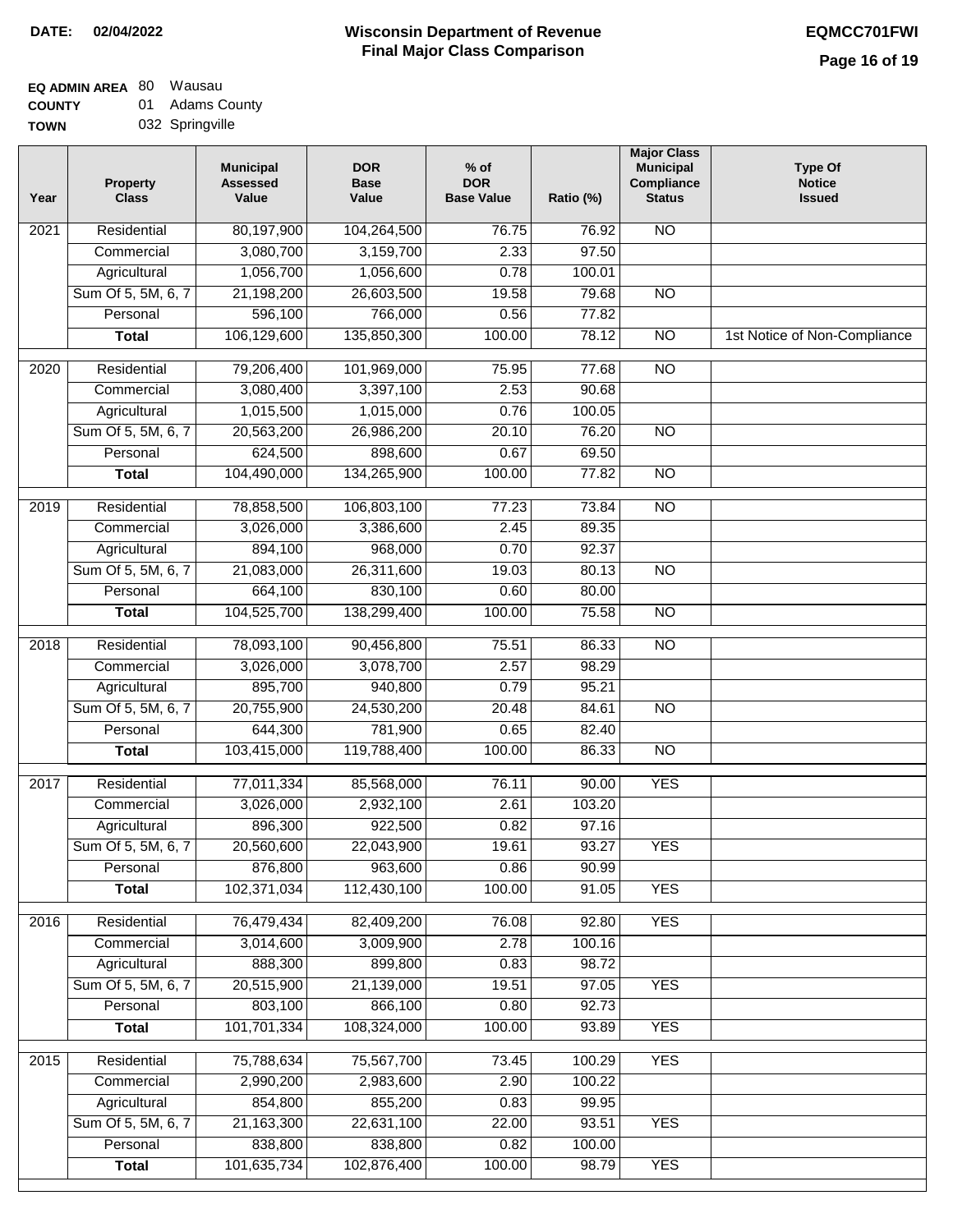### **Wisconsin Department of Revenue DATE: 02/04/2022 EQMCC701FWI Final Major Class Comparison**

| <b>EQ ADMIN AREA 80 Wausau</b> |                 |
|--------------------------------|-----------------|
| <b>COUNTY</b>                  | 01 Adams County |

**TOWN** 034 Strongs Prairie

| Year | <b>Property</b><br><b>Class</b> | <b>Municipal</b><br><b>Assessed</b><br>Value | <b>DOR</b><br><b>Base</b><br>Value | $%$ of<br><b>DOR</b><br><b>Base Value</b> | Ratio (%) | <b>Major Class</b><br><b>Municipal</b><br>Compliance<br><b>Status</b> | <b>Type Of</b><br><b>Notice</b><br><b>Issued</b> |
|------|---------------------------------|----------------------------------------------|------------------------------------|-------------------------------------------|-----------|-----------------------------------------------------------------------|--------------------------------------------------|
| 2021 | Residential                     | 169,507,400                                  | 215,559,100                        | 87.07                                     | 78.64     | <b>NO</b>                                                             |                                                  |
|      | Commercial                      | 4,423,700                                    | 6,020,400                          | 2.43                                      | 73.48     |                                                                       |                                                  |
|      | Agricultural                    | 1,309,700                                    | 1,309,700                          | 0.53                                      | 100.00    |                                                                       |                                                  |
|      | Sum Of 5, 5M, 6, 7              | 22,611,400                                   | 23,770,300                         | 9.60                                      | 95.12     |                                                                       |                                                  |
|      | Personal                        | 787,200                                      | 906,800                            | 0.37                                      | 86.81     |                                                                       |                                                  |
|      | <b>Total</b>                    | 198,639,400                                  | 247,566,300                        | 100.00                                    | 80.24     | $\overline{NO}$                                                       |                                                  |
| 2020 | Residential                     | 172,115,000                                  | 198,450,300                        | 85.50                                     | 86.73     | $\overline{NO}$                                                       |                                                  |
|      | Commercial                      | 4,423,700                                    | 6,473,500                          | 2.79                                      | 68.34     |                                                                       |                                                  |
|      | Agricultural                    | 1,260,800                                    | 1,259,100                          | 0.54                                      | 100.14    |                                                                       |                                                  |
|      | Sum Of 5, 5M, 6, 7              | 22,654,700                                   | 24,709,200                         | 10.65                                     | 91.69     | <b>YES</b>                                                            |                                                  |
|      | Personal                        | 1,036,700                                    | 1,222,500                          | 0.53                                      | 84.80     |                                                                       |                                                  |
|      | <b>Total</b>                    | 201,490,900                                  | 232,114,600                        | 100.00                                    | 86.81     | $\overline{NO}$                                                       |                                                  |
| 2019 | Residential                     | 172,280,000                                  | 194,786,400                        | 86.17                                     | 88.45     | $\overline{NO}$                                                       |                                                  |
|      | Commercial                      | 4,414,100                                    | 6,605,600                          | 2.92                                      | 66.82     |                                                                       |                                                  |
|      | Agricultural                    | 1,188,700                                    | 1,201,400                          | 0.53                                      | 98.94     |                                                                       |                                                  |
|      | Sum Of 5, 5M, 6, 7              | 22,820,600                                   | 22,187,000                         | 9.82                                      | 102.86    |                                                                       |                                                  |
|      | Personal                        | 1,134,600                                    | 1,269,800                          | 0.56                                      | 89.35     |                                                                       |                                                  |
|      | <b>Total</b>                    | 201,838,000                                  | 226,050,200                        | 100.00                                    | 89.29     | $\overline{NO}$                                                       |                                                  |
| 2018 | Residential                     | 171,752,200                                  | 171,864,000                        | 85.01                                     | 99.93     | <b>YES</b>                                                            |                                                  |
|      | Commercial                      | 4,789,000                                    | 6,371,700                          | 3.15                                      | 75.16     |                                                                       |                                                  |
|      | Agricultural                    | 1,188,100                                    | 1,166,000                          | 0.58                                      | 101.90    |                                                                       |                                                  |
|      | Sum Of 5, 5M, 6, 7              | 23,323,300                                   | 21,887,500                         | 10.83                                     | 106.56    | <b>YES</b>                                                            |                                                  |
|      | Personal                        | 845,200                                      | 885,400                            | 0.44                                      | 95.46     |                                                                       |                                                  |
|      | <b>Total</b>                    | 201,897,800                                  | 202,174,600                        | 100.00                                    | 99.86     | <b>YES</b>                                                            |                                                  |
| 2017 | Residential                     | 170,908,600                                  | 179,264,400                        | 85.49                                     | 95.34     | <b>YES</b>                                                            |                                                  |
|      | Commercial                      | 6,688,100                                    | 6,055,100                          | 2.89                                      | 110.45    |                                                                       |                                                  |
|      | Agricultural                    | 1,189,700                                    | 1,139,000                          | 0.54                                      | 104.45    |                                                                       |                                                  |
|      | Sum Of 5, 5M, 6, 7              | 23,167,900                                   | 21,763,700                         | 10.38                                     | 106.45    | <b>YES</b>                                                            |                                                  |
|      | Personal                        | 1,395,600                                    | 1,469,000                          | 0.70                                      | 95.00     |                                                                       |                                                  |
|      | <b>Total</b>                    | 203,349,900                                  | 209,691,200                        | 100.00                                    | 96.98     | <b>YES</b>                                                            |                                                  |
| 2016 | Residential                     | 169,702,500                                  | 169,366,200                        | 85.06                                     | 100.20    | <b>YES</b>                                                            |                                                  |
|      | Commercial                      | 6,615,500                                    | 5,874,800                          | 2.95                                      | 112.61    |                                                                       |                                                  |
|      | Agricultural                    | 1,188,200                                    | 1,124,800                          | 0.56                                      | 105.64    |                                                                       |                                                  |
|      | Sum Of 5, 5M, 6, 7              | 22,897,500                                   | 21,293,100                         | 10.69                                     | 107.53    | <b>YES</b>                                                            |                                                  |
|      | Personal                        | 1,476,900                                    | 1,463,400                          | 0.73                                      | 100.92    |                                                                       |                                                  |
|      | <b>Total</b>                    | 201,880,600                                  | 199,122,300                        | 100.00                                    | 101.39    | <b>YES</b>                                                            |                                                  |
| 2015 | Residential                     | 168,987,500                                  | 155,641,400                        | 84.15                                     | 108.57    | <b>YES</b>                                                            |                                                  |
|      | Commercial                      | 6,756,500                                    | 6,027,500                          | 3.26                                      | 112.09    |                                                                       |                                                  |
|      | Agricultural                    | 1,183,300                                    | 1,107,900                          | 0.60                                      | 106.81    |                                                                       |                                                  |
|      | Sum Of 5, 5M, 6, 7              | 22,985,200                                   | 21,098,900                         | 11.41                                     | 108.94    | <b>YES</b>                                                            |                                                  |
|      | Personal                        | 1,144,000                                    | 1,079,300                          | 0.58                                      | 105.99    |                                                                       |                                                  |
|      | <b>Total</b>                    | 201,056,500                                  | 184,955,000                        | 100.00                                    | 108.71    | <b>YES</b>                                                            |                                                  |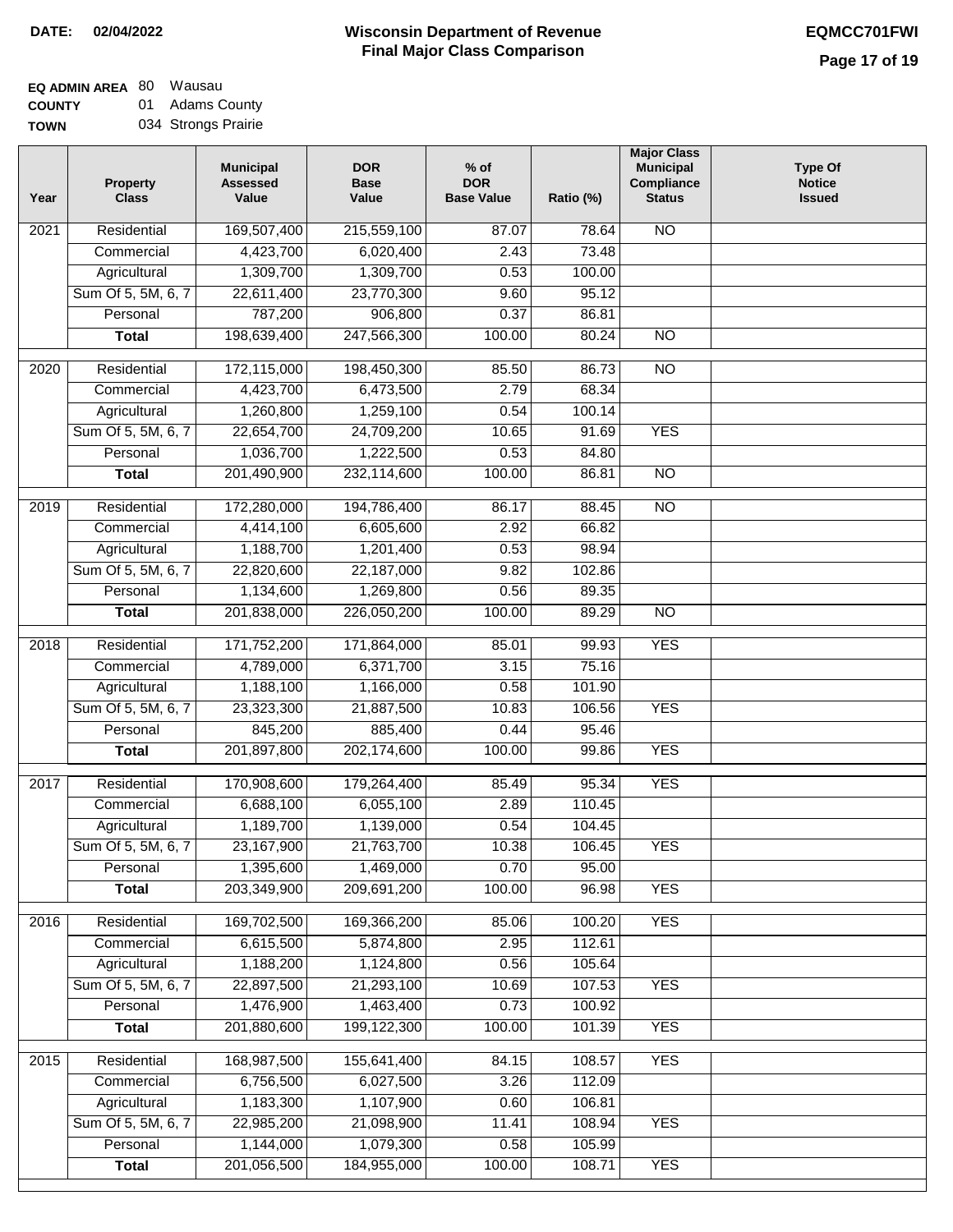### **EQ ADMIN AREA** 80 Wausau

**COUNTY** 01 Adams County

**VILLAGE** 126 Friendship

| Year              | <b>Property</b><br><b>Class</b>    | <b>Municipal</b><br><b>Assessed</b><br>Value | <b>DOR</b><br><b>Base</b><br>Value | % of<br><b>DOR</b><br><b>Base Value</b> | Ratio (%)        | <b>Major Class</b><br><b>Municipal</b><br>Compliance<br><b>Status</b> | <b>Type Of</b><br><b>Notice</b><br><b>Issued</b> |
|-------------------|------------------------------------|----------------------------------------------|------------------------------------|-----------------------------------------|------------------|-----------------------------------------------------------------------|--------------------------------------------------|
| $\overline{202}1$ | Residential                        | 23,674,100                                   | 24,102,100                         | 74.72                                   | 98.22            | <b>YES</b>                                                            |                                                  |
|                   | Commercial                         | 6,830,200                                    | 7,145,800                          | 22.15                                   | 95.58            | <b>YES</b>                                                            |                                                  |
|                   | Agricultural                       | 1,500                                        | 1,600                              | 0.00                                    | 93.75            |                                                                       |                                                  |
|                   | Sum Of 5, 5M, 6, 7                 | 67,400                                       | 98,600                             | 0.31                                    | 68.36            |                                                                       |                                                  |
|                   | Personal                           | 941,900                                      | 910,000                            | 2.82                                    | 103.51           |                                                                       |                                                  |
|                   | <b>Total</b>                       | 31,515,100                                   | 32,258,100                         | 100.00                                  | 97.70            | <b>YES</b>                                                            |                                                  |
| $\overline{2020}$ | Residential                        | 23,325,600                                   | 22,421,100                         | 75.21                                   | 104.03           | <b>YES</b>                                                            |                                                  |
|                   | Commercial                         | 6,799,800                                    | 6,298,200                          | 21.13                                   | 107.96           | <b>YES</b>                                                            |                                                  |
|                   | Agricultural                       | 1,500                                        | 1,600                              | 0.01                                    | 93.75            |                                                                       |                                                  |
|                   | Sum Of 5, 5M, 6, 7                 | 67,400                                       | 100,300                            | 0.34                                    | 67.20            |                                                                       |                                                  |
|                   | Personal                           | 988,400                                      | 988,400                            | 3.32                                    | 100.00           |                                                                       |                                                  |
|                   | <b>Total</b>                       | 31,182,700                                   | 29,809,600                         | 100.00                                  | 104.61           | <b>YES</b>                                                            |                                                  |
| 2019              | Residential                        | 20,834,600                                   | 21,487,300                         | 73.65                                   | 96.96            | <b>YES</b>                                                            |                                                  |
|                   | Commercial                         | 6,586,900                                    | 6,528,200                          | 22.38                                   | 100.90           | <b>YES</b>                                                            |                                                  |
|                   | Agricultural                       | 0                                            | 0                                  | 0.00                                    | 0.00             |                                                                       |                                                  |
|                   | Sum Of 5, 5M, 6, 7                 | 63,900                                       | 84,800                             | 0.29                                    | 75.35            |                                                                       |                                                  |
|                   | Personal                           | 1,058,800                                    | 1,075,600                          | 3.69                                    | 98.44            |                                                                       |                                                  |
|                   | <b>Total</b>                       | 28,544,200                                   | 29,175,900                         | 100.00                                  | 97.83            | <b>YES</b>                                                            |                                                  |
| 2018              | Residential                        | 20,494,700                                   | 19,185,900                         | 74.21                                   | 106.82           | <b>YES</b>                                                            |                                                  |
|                   | Commercial                         | 6,792,500                                    | 5,964,400                          | 23.07                                   | 113.88           | <b>NO</b>                                                             |                                                  |
|                   | Agricultural                       | 0                                            | 0                                  | 0.00                                    | 0.00             |                                                                       |                                                  |
|                   | Sum Of 5, 5M, 6, 7                 | 63,900                                       | 78,400                             | 0.30                                    | 81.51            |                                                                       |                                                  |
|                   | Personal                           | 667,500                                      | 623,200                            | 2.41                                    | 107.11           |                                                                       |                                                  |
|                   | <b>Total</b>                       | 28,018,600                                   | 25,851,900                         | 100.00                                  | 108.38           | $\overline{10}$                                                       | 1st Notice of Non-Compliance                     |
| 2017              | Residential                        | 19,945,300                                   | 17,280,900                         | 69.80                                   | 115.42           | N <sub>O</sub>                                                        |                                                  |
|                   | Commercial                         | 6,976,800                                    | 6,445,600                          | 26.03                                   | 108.24           | <b>YES</b>                                                            |                                                  |
|                   | Agricultural                       | 0                                            | 0                                  | 0.00                                    | 0.00             |                                                                       |                                                  |
|                   | Sum Of 5, 5M, 6, 7                 | 63,800                                       | 78,400                             | 0.32                                    | 81.38            |                                                                       |                                                  |
|                   | Personal                           | 935,400                                      | 954,400                            | 3.85                                    | 98.01            |                                                                       |                                                  |
|                   | <b>Total</b>                       | 27,921,300                                   | 24,759,300                         | 100.00                                  | 112.77           | <b>NO</b>                                                             |                                                  |
|                   |                                    |                                              |                                    |                                         |                  |                                                                       |                                                  |
| 2016              | Residential<br>Commercial          | 20, 161, 400<br>6,973,300                    | 17,697,700<br>6,381,800            | 70.01<br>25.24                          | 113.92<br>109.27 | N <sub>O</sub><br><b>YES</b>                                          |                                                  |
|                   | Agricultural                       | 0                                            | 0                                  | 0.00                                    | 0.00             |                                                                       |                                                  |
|                   | Sum Of 5, 5M, 6, 7                 | 66,800                                       | 88,800                             | 0.35                                    | 75.23            |                                                                       |                                                  |
|                   | Personal                           | 1,085,000                                    | 1,112,100                          | 4.40                                    | 97.56            |                                                                       |                                                  |
|                   | <b>Total</b>                       | 28,286,500                                   | 25,280,400                         | 100.00                                  | 111.89           | $\overline{NO}$                                                       |                                                  |
|                   |                                    |                                              |                                    |                                         |                  |                                                                       |                                                  |
| 2015              | Residential                        | 20,135,000                                   | 16,938,600                         | 69.03                                   | 118.87           | <b>NO</b>                                                             |                                                  |
|                   | Commercial                         | 6,965,800                                    | 6,365,900                          | 25.94                                   | 109.42<br>0.00   | <b>YES</b>                                                            |                                                  |
|                   | Agricultural<br>Sum Of 5, 5M, 6, 7 | 0<br>66,800                                  | 0<br>90,700                        | 0.00<br>0.37                            | 73.65            |                                                                       |                                                  |
|                   | Personal                           | 1,199,800                                    | 1,142,700                          | 4.66                                    | 105.00           |                                                                       |                                                  |
|                   | <b>Total</b>                       | 28,367,400                                   | 24,537,900                         | 100.00                                  | 115.61           | N <sub>O</sub>                                                        |                                                  |
|                   |                                    |                                              |                                    |                                         |                  |                                                                       |                                                  |